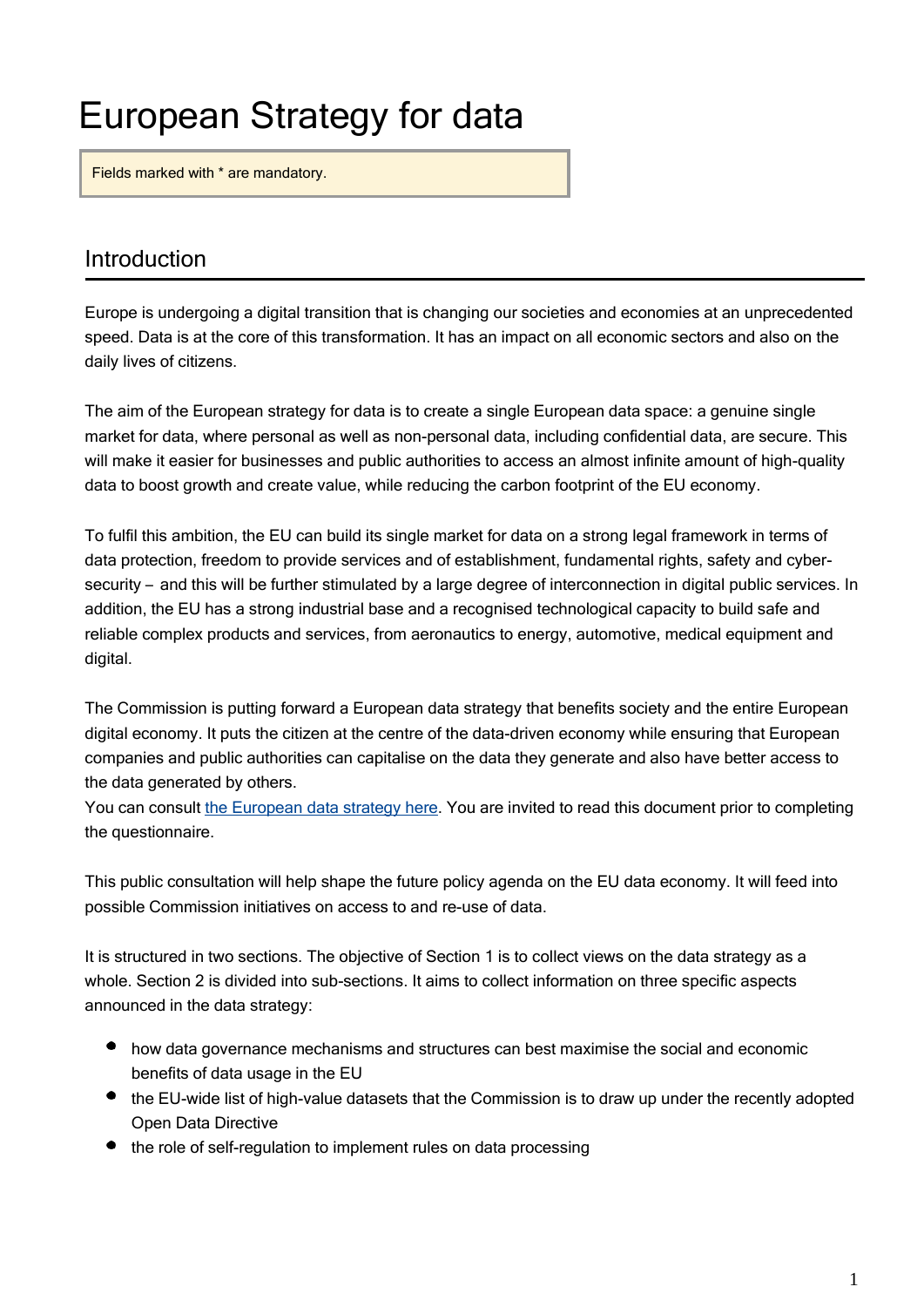Depending on your answers, the questionnaire may take approximately 10 minutes.

**The questionnaire will be available in other EU languages within a few days. Thank you for your understanding.**

# About you

- **\*** Language of my contribution
	- Bulgarian
	- **Croatian**
	- Czech
	- **C** Danish
	- **Dutch**
	- **English**
	- **Estonian**
	- **C** Finnish
	- **E**rench
	- **Caelic**
	- **C** German
	- **C** Greek
	- Hungarian
	- $\bullet$  Italian
	- **C** Latvian
	- **C** Lithuanian
	- **Maltese**
	- **Polish**
	- **Portuguese**
	- Romanian
	- Slovak
	- **Slovenian**
	- **Spanish**
	- **Swedish**
- **\*** I am giving my contribution as
	- Academic/research institution
	- **Business association**
	- Company/business organisation
	- Consumer organisation
	- **EU citizen**
	- **Environmental organisation**
	- Non-EU citizen
	- Non-governmental organisation (NGO)
	- <sup>©</sup> Public authority
	- Trade union
	- **O** Other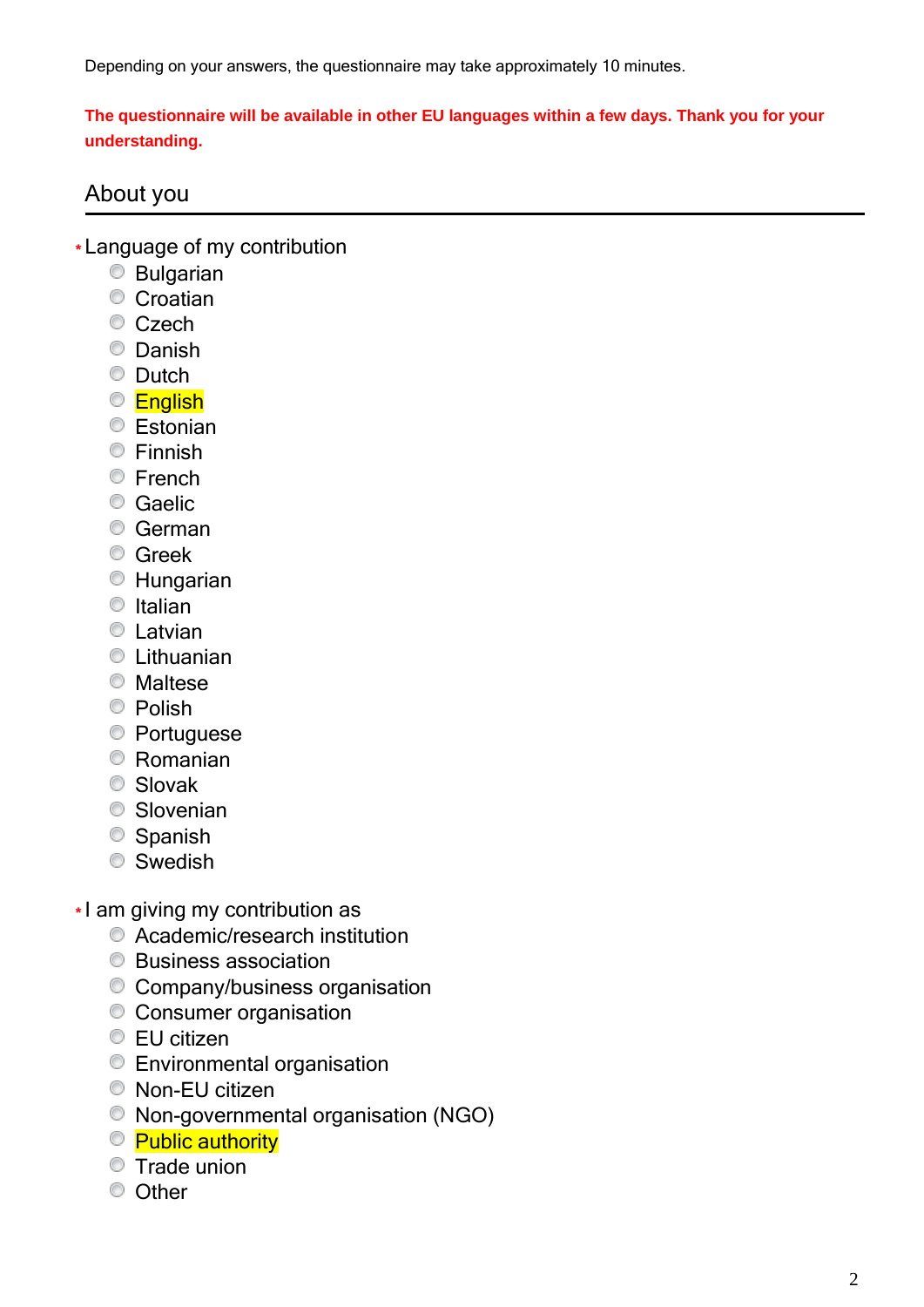#### **\*** First name

**\*** Surname

**\*** Email (this won't be published)

**\*** Scope

- **O** International
- **C** Local
- National
- **Regional**

#### **\*** Organisation name

*255 character(s) maximum*

#### **\*** Organisation size

- Micro (1 to 9 employees)
- Small (10 to 49 employees)
- Medium (50 to 249 employees)
- C Large (250 or more)

#### Transparency register number

*255 character(s) maximum*

Check if your organisation is on the *[transparency](http://ec.europa.eu/transparencyregister/public/homePage.do?redir=false&locale=en) register*. It's a voluntary database for organisations seeking to influence EU decisionmaking.

# **\*** Country of origin

Please add your country of origin, or that of your organisation.

| O<br>Afghanistan<br>Aland Islands | Djibouti<br>Dominica  | Libya<br>Liechtenstein |
|-----------------------------------|-----------------------|------------------------|
| Albania<br>⊙                      | Dominican<br>Republic | Lithuania              |
| Algeria<br>American<br>⊙<br>Samoa | Ecuador<br>Egypt      | Luxembourg<br>Macau    |
| Andorra                           | <b>El Salvador</b>    | Madagascar             |

- **Saint Martin**
- **Saint Pierre** and Miquelon
- **C** Saint Vincent and the **Grenadines**
- $\circ$  Samoa

0

**San Marino**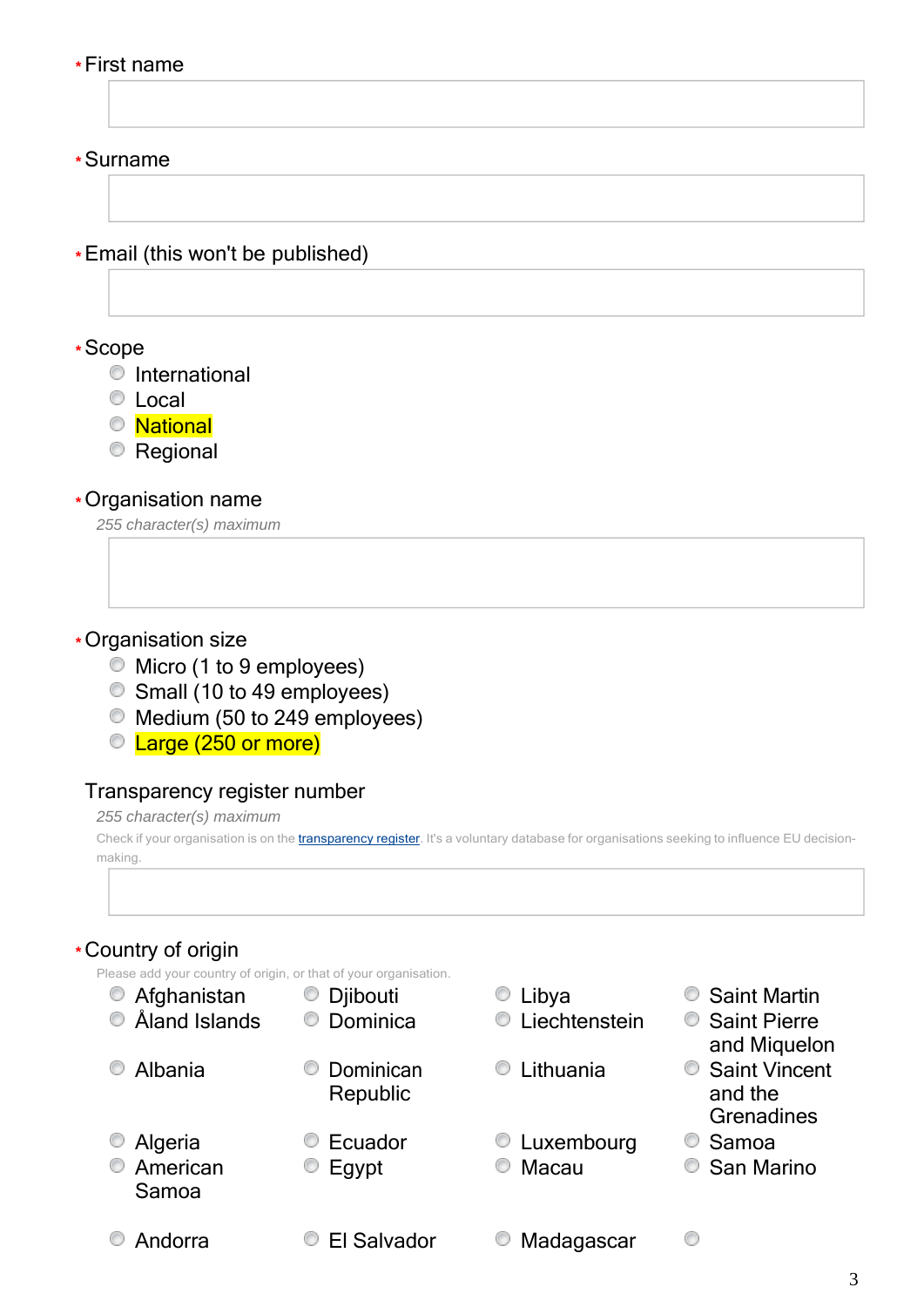|   |                                  |                                        |                                 | São Tomé and<br>Príncipe  |
|---|----------------------------------|----------------------------------------|---------------------------------|---------------------------|
| O | Angola                           | Equatorial<br>Guinea                   | Malawi<br>⊙                     | O<br>Saudi Arabia         |
|   | Anguilla                         | Eritrea                                | Malaysia                        | Senegal                   |
|   | Antarctica                       | Estonia                                | <b>Maldives</b><br>O            | Serbia                    |
|   | Antigua and<br><b>Barbuda</b>    | Eswatini                               | Mali                            | Seychelles                |
|   | Argentina                        | Ethiopia                               | Malta<br>O                      | Sierra Leone              |
|   | Armenia                          | <b>Falkland Islands</b>                | Marshall<br>⊙<br><b>Islands</b> | Singapore                 |
|   | Aruba                            | <b>Faroe Islands</b>                   | Martinique<br>O                 | <b>Sint Maarten</b><br>O  |
|   | Australia                        | Fiji                                   | Mauritania<br>O                 | Slovakia<br>O             |
| O | Austria                          | Finland                                | <b>Mauritius</b><br>O           | Slovenia<br>Solomon       |
|   | Azerbaijan                       | <b>France</b>                          | Mayotte                         | <b>Islands</b>            |
|   | <b>Bahamas</b>                   | <b>French Guiana</b>                   | <b>Mexico</b><br>O              | Somalia<br>O              |
|   | <b>Bahrain</b>                   | French                                 | Micronesia                      | South Africa              |
|   |                                  | Polynesia                              |                                 |                           |
|   | <b>Bangladesh</b>                | O<br>French                            | Moldova<br>O                    | South Georgia             |
|   |                                  | Southern and<br><b>Antarctic Lands</b> |                                 | and the South<br>Sandwich |
|   |                                  |                                        |                                 | <b>Islands</b>            |
|   | <b>Barbados</b>                  | Gabon                                  | Monaco                          | South Korea               |
|   | <b>Belarus</b>                   | Georgia                                | Mongolia                        | South Sudan               |
|   | <b>Belgium</b>                   | Germany                                | Montenegro                      | Spain                     |
|   | <b>Belize</b>                    | Ghana                                  | <b>Montserrat</b><br>O          | Sri Lanka                 |
|   | <b>Benin</b>                     | Gibraltar                              | <b>Morocco</b><br>O             | Sudan                     |
|   | <b>Bermuda</b>                   | Greece                                 | Mozambique                      | Suriname<br>0             |
|   | <b>Bhutan</b>                    | Greenland                              | Myanmar<br>0<br>/Burma          | Svalbard and<br>O         |
|   |                                  |                                        |                                 | Jan Mayen                 |
|   | <b>Bolivia</b>                   | Grenada                                | Namibia                         | Sweden<br>O               |
|   | <b>Bonaire Saint</b>             | Guadeloupe                             | <b>Nauru</b>                    | Switzerland               |
|   | Eustatius and                    |                                        |                                 |                           |
|   | Saba                             |                                        |                                 |                           |
|   | <b>Bosnia</b><br>and             | Guam                                   | <b>Nepal</b>                    | Syria                     |
|   | Herzegovina                      |                                        |                                 |                           |
|   | <b>Botswana</b>                  | Guatemala                              | <b>Netherlands</b><br>O         | Taiwan<br>O               |
|   | <b>Bouvet Island</b>             | Guernsey                               | New Caledonia<br>O              | Tajikistan                |
|   | <b>Brazil</b>                    | Guinea<br>O                            | New Zealand<br>O                | Tanzania                  |
| O | <b>British Indian</b>            | Guinea-Bissau                          | O<br>Nicaragua                  | <b>Thailand</b>           |
|   | <b>Ocean Territory</b>           |                                        |                                 |                           |
|   | <b>British Virgin</b><br>Islands | O<br>Guyana                            | <b>Niger</b>                    | The Gambia                |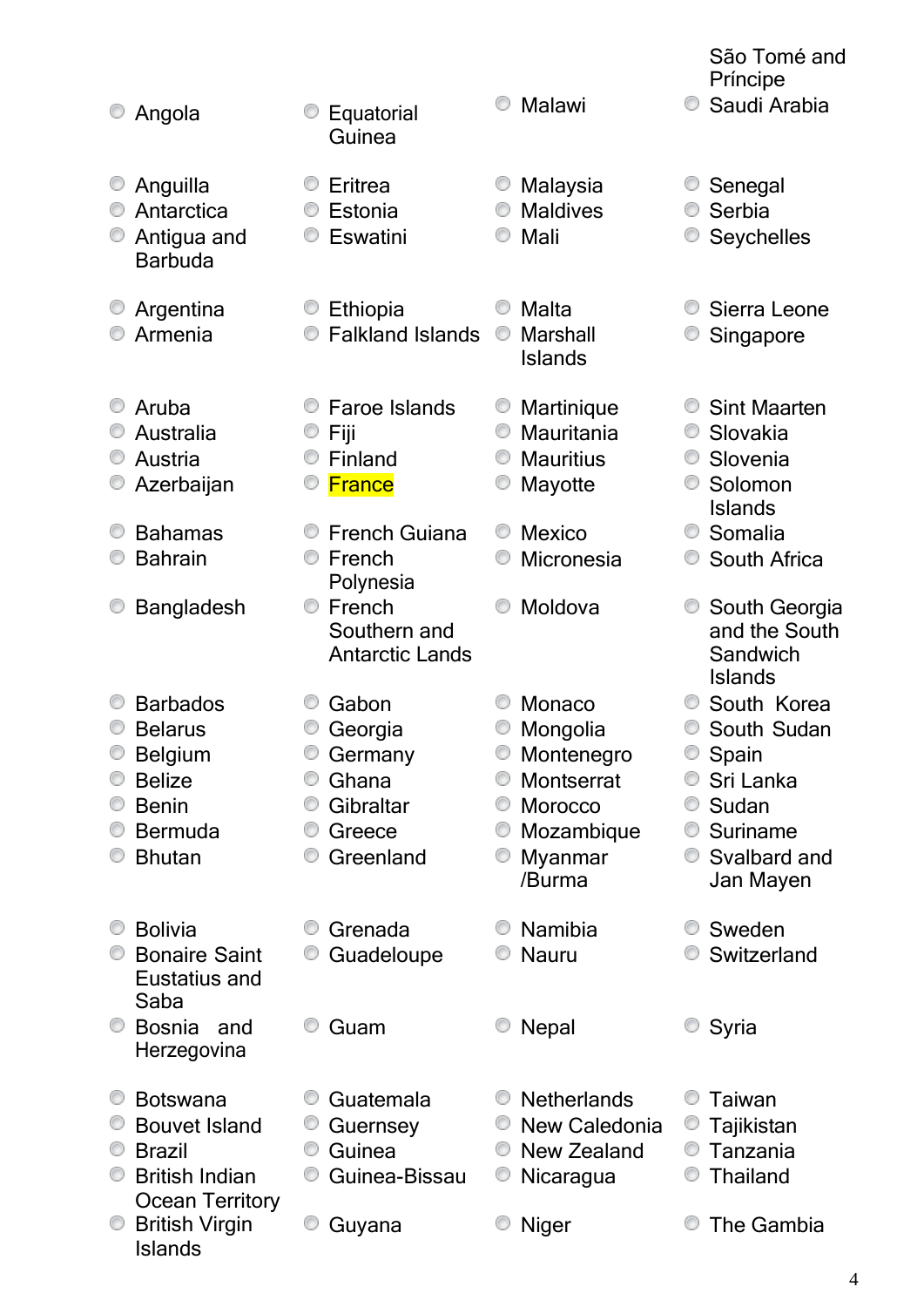

 $\bullet$  Heard Island

and McDonald

Islands

- 
- Brunei Haiti Nigeria Timor-Leste
	- $\circ$  Togo

5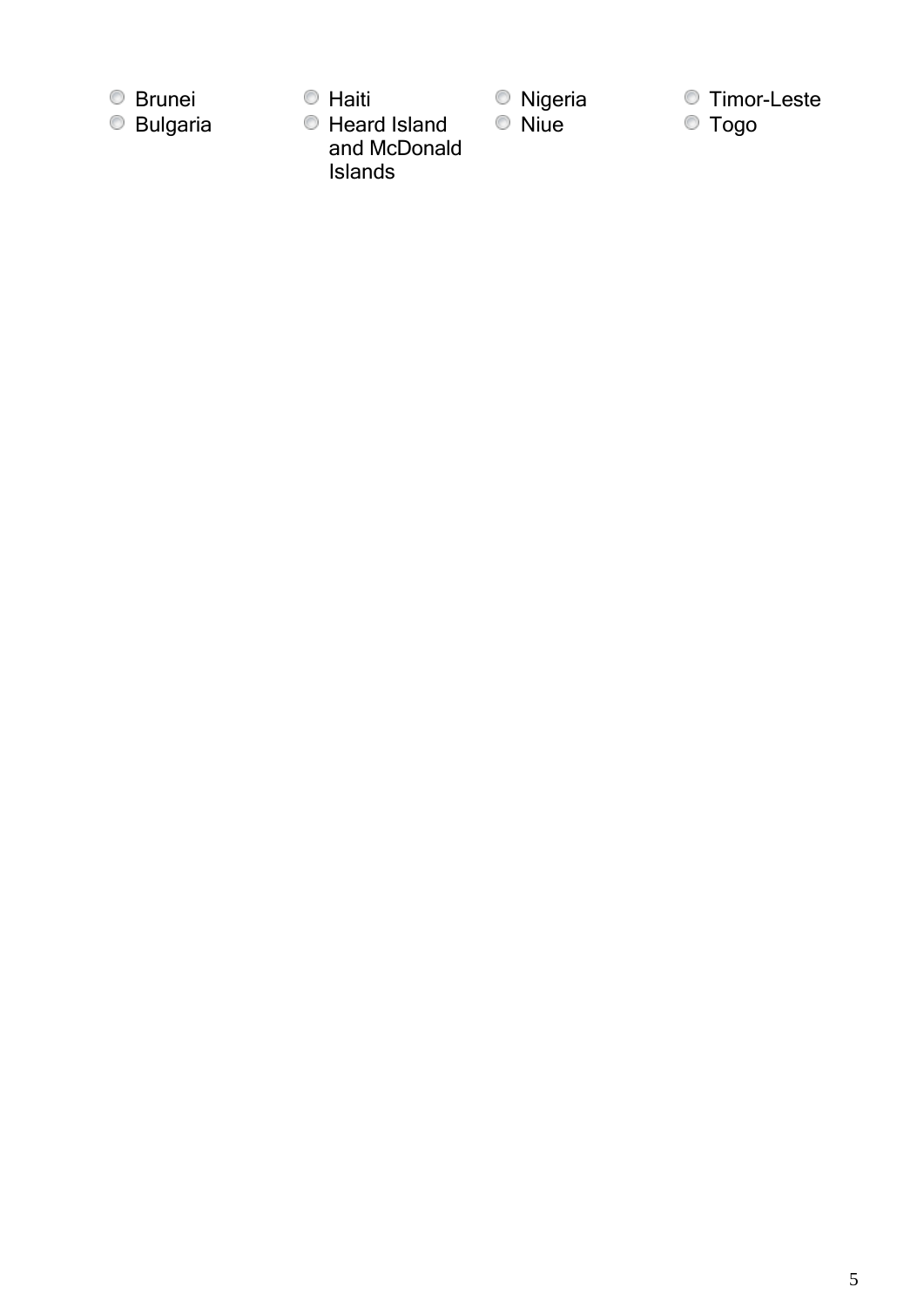| <b>Burkina Faso</b><br><b>Burundi</b>                                             | Honduras<br>Hong Kong                                                                   | Norfolk Island<br><b>Northern</b><br>Mariana Islands                                                  | <b>Tokelau</b><br>Tonga                                                                                                              |
|-----------------------------------------------------------------------------------|-----------------------------------------------------------------------------------------|-------------------------------------------------------------------------------------------------------|--------------------------------------------------------------------------------------------------------------------------------------|
| Cambodia<br>O                                                                     | Hungary                                                                                 | <b>North Korea</b>                                                                                    | <b>Trinidad and</b><br>Tobago                                                                                                        |
| Cameroon                                                                          | Iceland                                                                                 | <b>North</b><br>O<br>Macedonia                                                                        | Tunisia                                                                                                                              |
| Canada<br>Cape Verde<br>Cayman Islands<br><b>Central African</b><br>O<br>Republic | India<br>Indonesia<br>Iran<br>O<br>Iraq                                                 | Norway<br>Oman<br>O<br>Pakistan<br>O<br>Palau                                                         | <b>Turkey</b><br>Turkmenistan<br>Turks and<br>Caicos Islands<br>Tuvalu<br>0                                                          |
| Chad<br>Chile<br>China                                                            | Ireland<br>Isle of Man<br><b>Israel</b>                                                 | Palestine<br>Panama<br>O<br>Papua New<br>Guinea<br>⋒                                                  | Uganda<br><b>Ukraine</b><br><b>United Arab</b><br><b>Emirates</b><br>O                                                               |
| Christmas<br>O<br>Island                                                          | <b>Italy</b>                                                                            | Paraguay                                                                                              | United<br>Kingdom                                                                                                                    |
| Clipperton<br>Cocos (Keeling)<br><b>Islands</b>                                   | Jamaica<br>Japan<br>v                                                                   | Peru<br>Philippines                                                                                   | <b>United States</b><br><b>United States</b><br>0<br><b>Minor Outlying</b><br><b>Islands</b>                                         |
| Colombia<br>Comoros                                                               | Jersey<br>Jordan                                                                        | <b>Pitcairn Islands</b><br>Poland                                                                     | Uruguay<br>US Virgin<br><b>Islands</b>                                                                                               |
| O<br>Congo<br>Cook Islands<br>Costa Rica<br>Côte d'Ivoire<br>Croatia<br>Cuba      | Kazakhstan<br>Kenya<br>Kiribati<br>O<br>Kosovo<br>O<br><b>Kuwait</b><br>O<br>Kyrgyzstan | Portugal<br>O<br><b>Puerto Rico</b><br>O<br>O<br>Qatar<br>Réunion<br>O<br>Romania<br>O<br>Russia<br>O | Uzbekistan<br><sup>●</sup> Vanuatu<br>C Vatican City<br>Venezuela<br>$\circlearrowright$<br>● Vietnam<br><b>Wallis and</b><br>Futuna |
| Curaçao                                                                           | Laos                                                                                    | Rwanda                                                                                                | <b>Western</b><br>Sahara                                                                                                             |
| Cyprus                                                                            | Latvia                                                                                  | O<br>Saint<br>Barthélemy                                                                              | Yemen                                                                                                                                |
| Czechia                                                                           | Lebanon                                                                                 | <b>Saint Helena</b><br>O<br>Ascension and<br>Tristan da<br>Cunha                                      | Zambia                                                                                                                               |
|                                                                                   | ⊙                                                                                       | O                                                                                                     | O                                                                                                                                    |

**Democratic** Republic of the Congo **CONG Lesotho**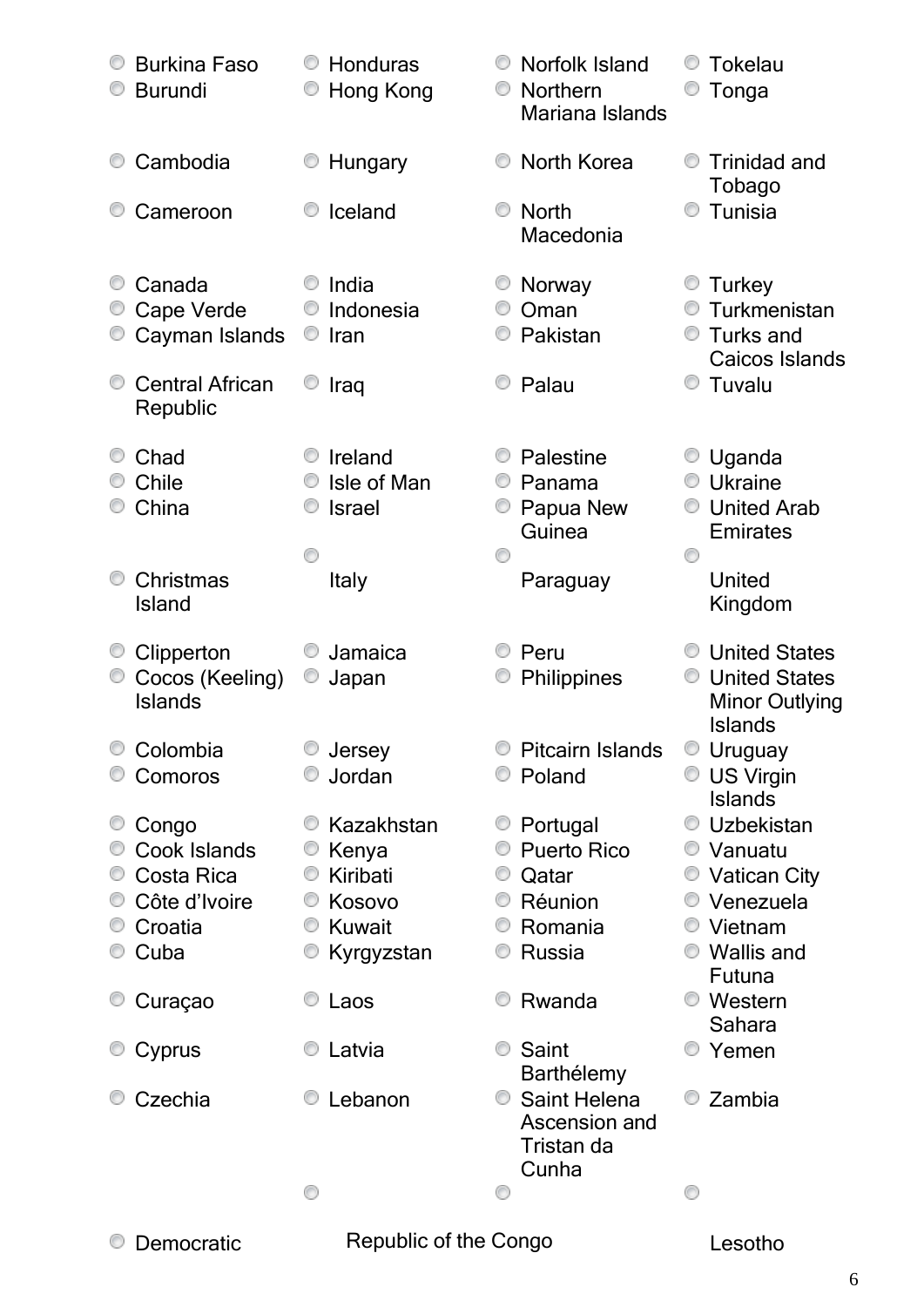|              | Zimbabwe     |             |
|--------------|--------------|-------------|
|              | S            |             |
|              | a            |             |
|              | i.           |             |
|              | n            |             |
|              | t            |             |
|              | K            |             |
|              | I            |             |
|              | t            |             |
|              | t            |             |
|              | S            |             |
|              | a            |             |
|              | n            |             |
|              | $\mathsf{d}$ |             |
|              | N            |             |
|              | ${\bf e}$    |             |
|              | V            |             |
|              | İ.           |             |
|              | ${\sf S}$    |             |
| 0<br>Denmark | Liberia<br>O | Saint Lucia |
|              |              |             |

**\*** Publication privacy settings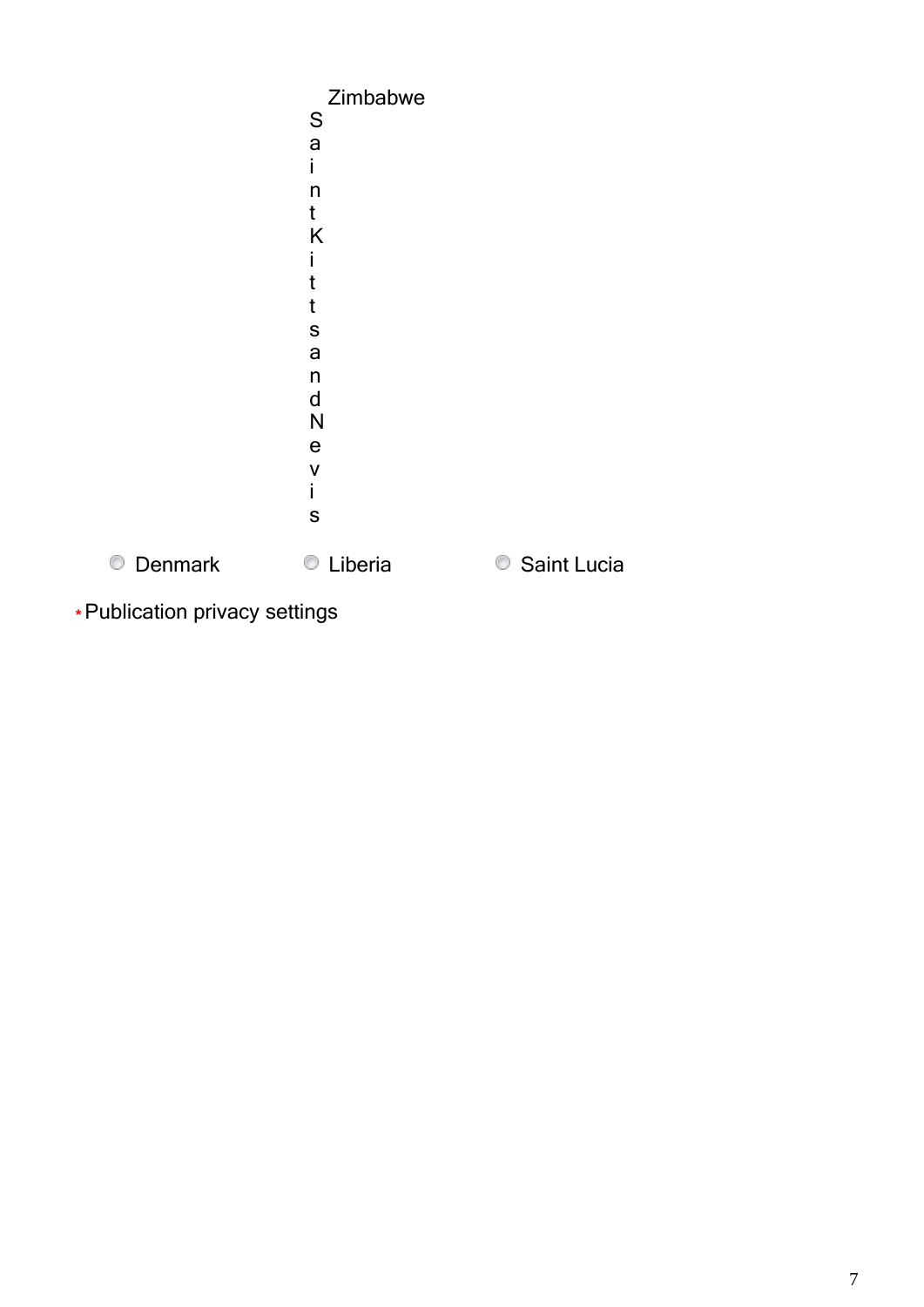The Commission will publish the responses to this public consultation. You can choose whether you would like your details to be made public or to remain anonymous.

#### **Anonymous**

Only your type of respondent, country of origin and contribution will be published. All other personal details (name, organisation name and size, transparency register number) will not be published.

# ☒ Public

Your personal details (name, organisation name and size, transparency register number, country of origin) will be published with your contribution.

 $\boxtimes$ I agree with the [personal data protection provisions](https://ec.europa.eu/info/law/better-regulation/specific-privacy-statement_en)

# **Section 1: General questions on the data strategy**

Over the last few years, digital technologies have transformed our economy and society, affecting all sectors of activity and the daily lives of all Europeans. Data is at the centre of this transformation, and more is to come as the volume of data produced in the world is growing rapidly.

Do you agree that the European Union needs an overarching data strategy to enable the digital transformation of the society?

- Yes
- © No

"*More data should be available for the common good, for example for improving mobility, delivering personalised medicine, reducing energy consumption and*  making our society greener." To what extent do you agree with this statement?

- Strongly agree
- **Somewhat agree**
- **Neutral**
- **Somewhat disagree**
- **Strongly disagree**
- I don't know / no opinion

Do you think that it should be made easier for individuals to give access to existing data held about them, e.g. by online platform providers, car manufacturers, producers of wearables, voice assistants or smart home appliances, to new services providers of their choosing, in line with the GDPR?

Yes

<sup>O</sup>No

Which mechanism(s) do you think would help achieve this?

- $\Box$  A compelling offer to use the data that brings benefits to the individuals
- $\Box$  Practical solutions that allow individuals to exercise control, such as mobile and online dashboards or apps
- Additional rights in law
- Other
- $\blacksquare$  I don't know / no opinion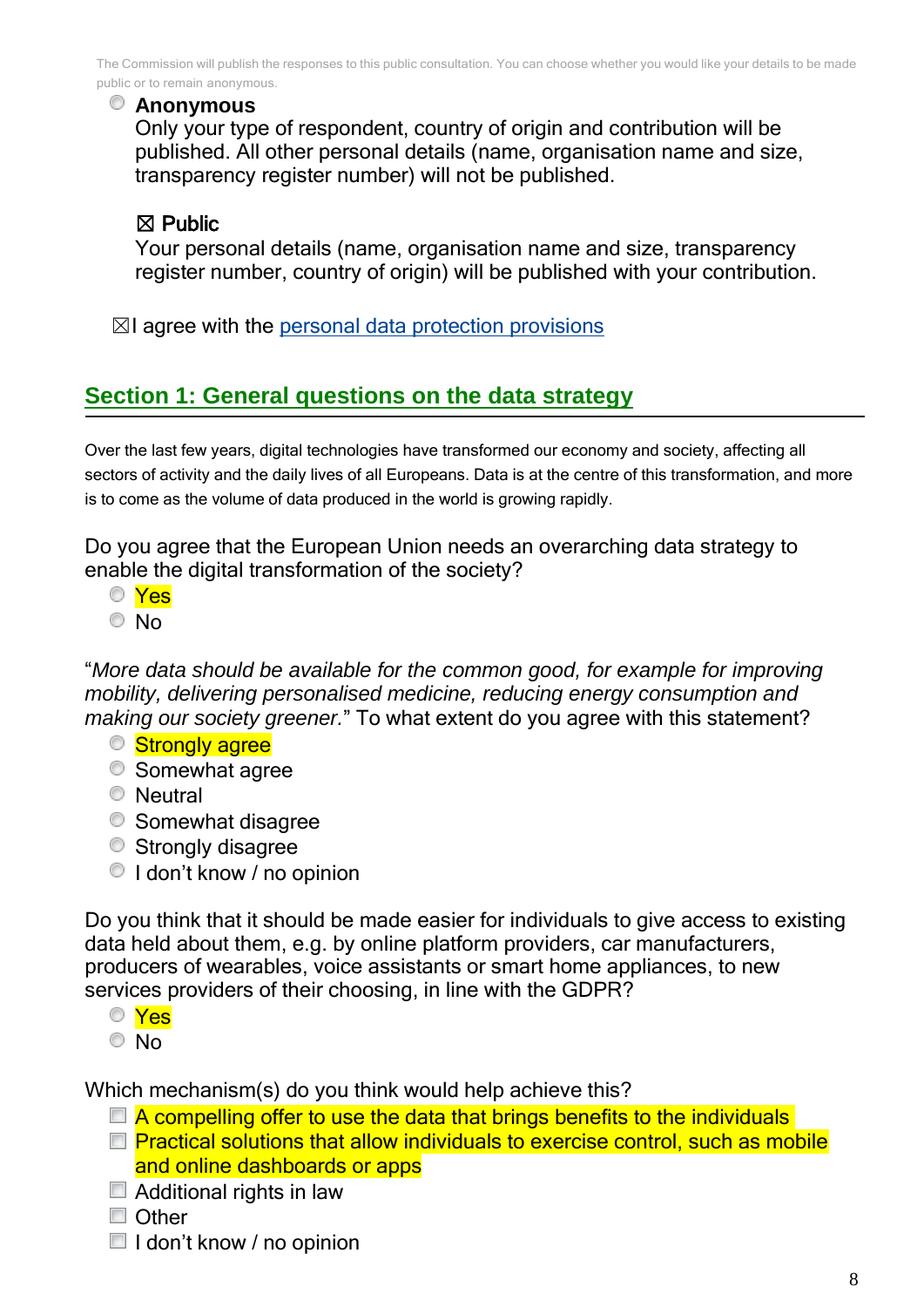# If additional rights in law, please specify

*200 character(s) maximum*

# If other, please specify

*200 character(s) maximum*

Have you faced difficulties in recruiting data professionals (workers who collect, store, manage, analyse, interpret and visualise data as their primary or as a relevant part of their activity) during the last 2 years?

- Yes
- © No

*'General data literacy across the EU population is currently insufficient for everyone to benefit from data-driven innovation and to become more active agents in the data economy.'* To what extent do you agree with this statement?

- **Strongly agree**
- **Somewhat agree**
- **Neutral**
- **Somewhat disagree**
- **Strongly disagree**
- $\bigcirc$  I don't know / no opinion

One area of study are difficulties experienced in accessing and use data from other companies. With the following questions we seek to further examine the importance and the nature of data access issues in business-to-business situations.

Have you had difficulties in using data from other companies?

- Yes
- $\overline{\circ}$  No

What was the nature of such difficulties?

- $\Box$  Impossibility to find companies to supply data of relevant quality
- Denied data access
- $\Box$  Prohibitive prices or other conditions considered unfair or prohibitive
- $\Box$  Technical aspects relating to both data interoperability and transfer mechanisms
- Other
- $\blacksquare$  I don't know /no opinion

# If other, please specify

*200 character(s) maximum*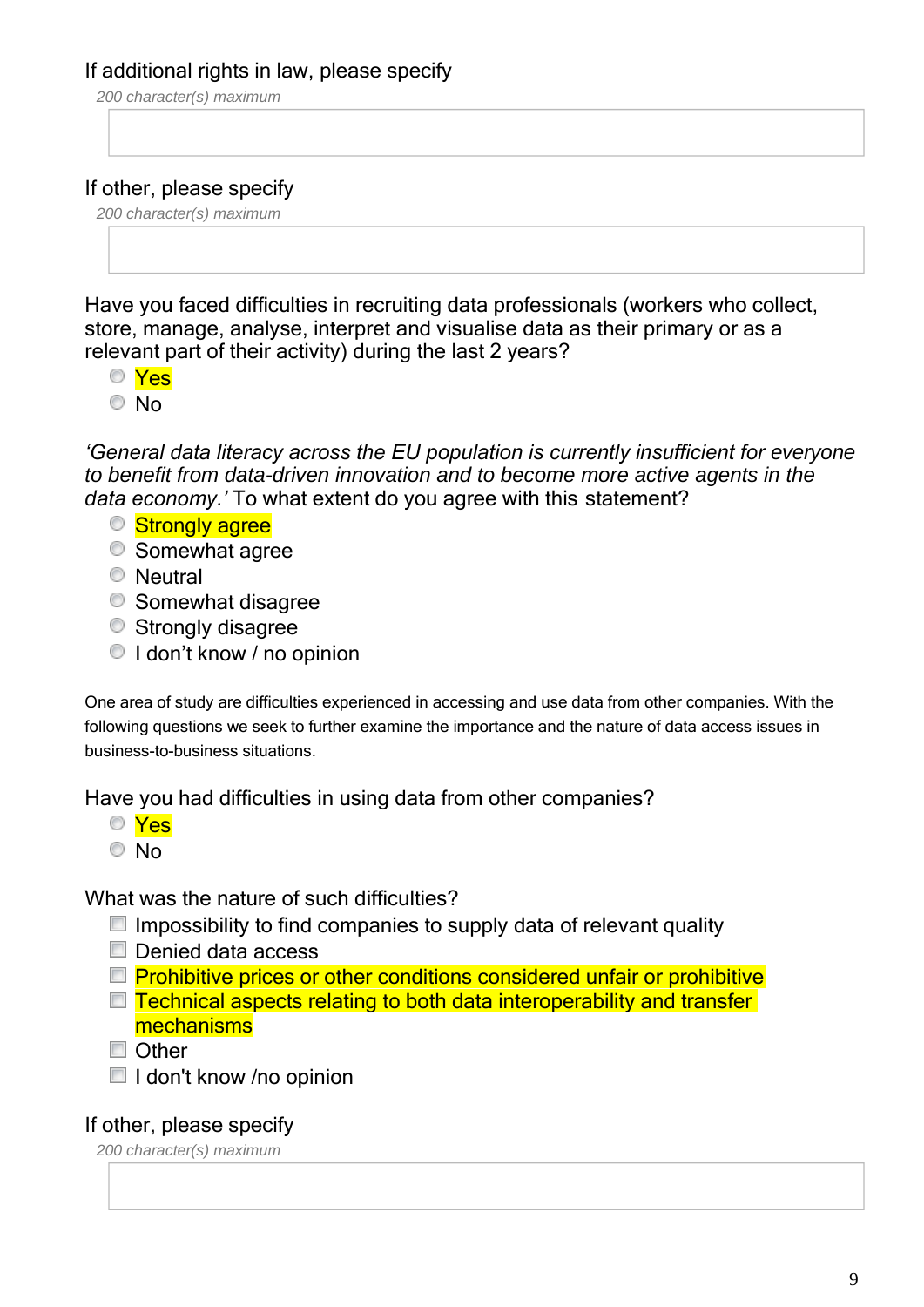A specific class of data are non-personal data generated by smart machines or devices connected to the Internet-of-Things in professional use, such as smart tractors used in farms or smart robots in use in a factory. Data generated by such machines or devices are typically 'co-generated' by several parties, such as: manufacturer of a smart device, lawful user of the smart machine or device etc.

# *'It is currently challenging to define solutions on the allocation of the rights to use data coming from smart machines or devices that are fair for all parties concerned'*. To what extent do you agree with this statement?

- **Strongly agree**
- **Somewhat agree**
- **Neutral**
- **Somewhat disagree**
- Strongly disagree
- I don't know / no opinion

'*The EU should make major investments in technologies and infrastructures that enhance data access and use, while giving individuals as well as public and private organisations full control over the data they generate.*' To what extent do you agree with this statement?

- Strongly agree
- **Somewhat agree**
- **Neutral**
- **Somewhat disagree**
- **Strongly disagree**
- $\bigcirc$  I don't know / no opinion

*'The development of common European data spaces should be supported by the EU in strategic industry sectors and domains of public interest (industry /manufacturing, Green Deal, mobility, health, finance, energy, agriculture, public administration, skills).'* To what extent do you agree with this statement?

- Strongly agree
- **Somewhat agree**
- **Neutral**
- **Somewhat disagree**
- **Strongly disagree**
- <sup>O</sup> I don't know / no opinion

# Are there general comments you would like to make about the data strategy?

*300 character(s) maximum*

The AMF is in favor of common European data spaces in the financial sector, because the value of data comes from reuse and cross-use, but only on condition that this is not to the detriment of the protection of personal data. The AMF would be against any lowering of data protection standards.

# **Section 2.1 - Specific questions on future actions: Data governance**

The use of data in the society and the economy raises a series of questions of legal, ethical, organisational and technical nature. Many angles need to be looked at in order to fully reap the benefits of the use of data without harm.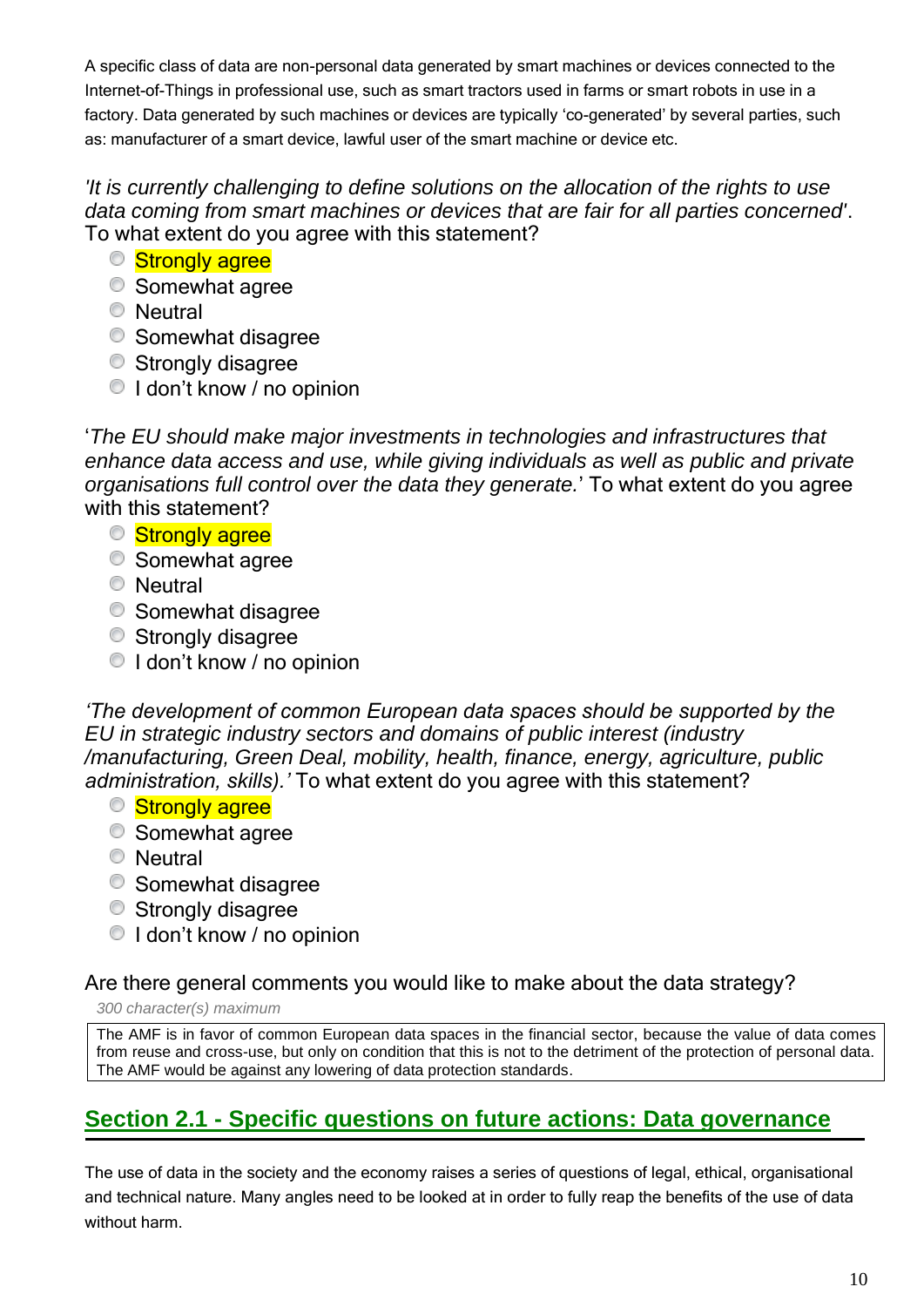With the term 'data governance' we seek to refer to the set of legal, organisational and technical rules, tools and processes that determine the use of data by the public sector, business, individuals, civil society organisations, researchers.

This may translate into establishing mechanisms for data governance at European level which may support data-driven innovation in different ways:

- At cross-sector level, it could identify the need for standards to facilitate data-sharing, including for the various actions to be taken in this regard (identification, authentication, access control). It could identify use cases in which cross-sector data re-use is supported by standardisation. It could provide technical guidance on technologies for lawful processing of data in accordance with data protection legislation, the need to protect of commercially sensitive information as well as competition law.
- At sector-specific level, data governance could be developed, building on existing structures and coordination mechanisms.

*'Data governance mechanisms are needed to capture the enormous potential of data in particular for cross-sector data use.*' To what extent do you agree with this statement?

- Strongly agree
- Somewhat agree
- **Neutral**
- **Somewhat disagree**
- **Strongly disagree**
- $\bigcirc$  I don't know / no opinion

# **Standardisation**

Significant interoperability issues impede the combination of data from different sources within sectors, and even more so between sectors. One such issue is the absence of a consistent description of the data, including information on how it has been gathered. This can impact on data discoverability and on the capacity to evaluate data quality. Another issue is the differences between data models used for similar or identical information assets. This constitutes a barrier for re-users, both commercial and from academia. Standardisation is one of the means to respond to these challenges.

*'The re-use of data in the economy and society would benefit greatly from standardisation to improve interoperability.*' To what extent do you agree with this statement?

- **Strongly agree**
- **Somewhat agree**
- **Neutral**
- **Somewhat disagree**
- **Strongly disagree**
- I don't know / no opinion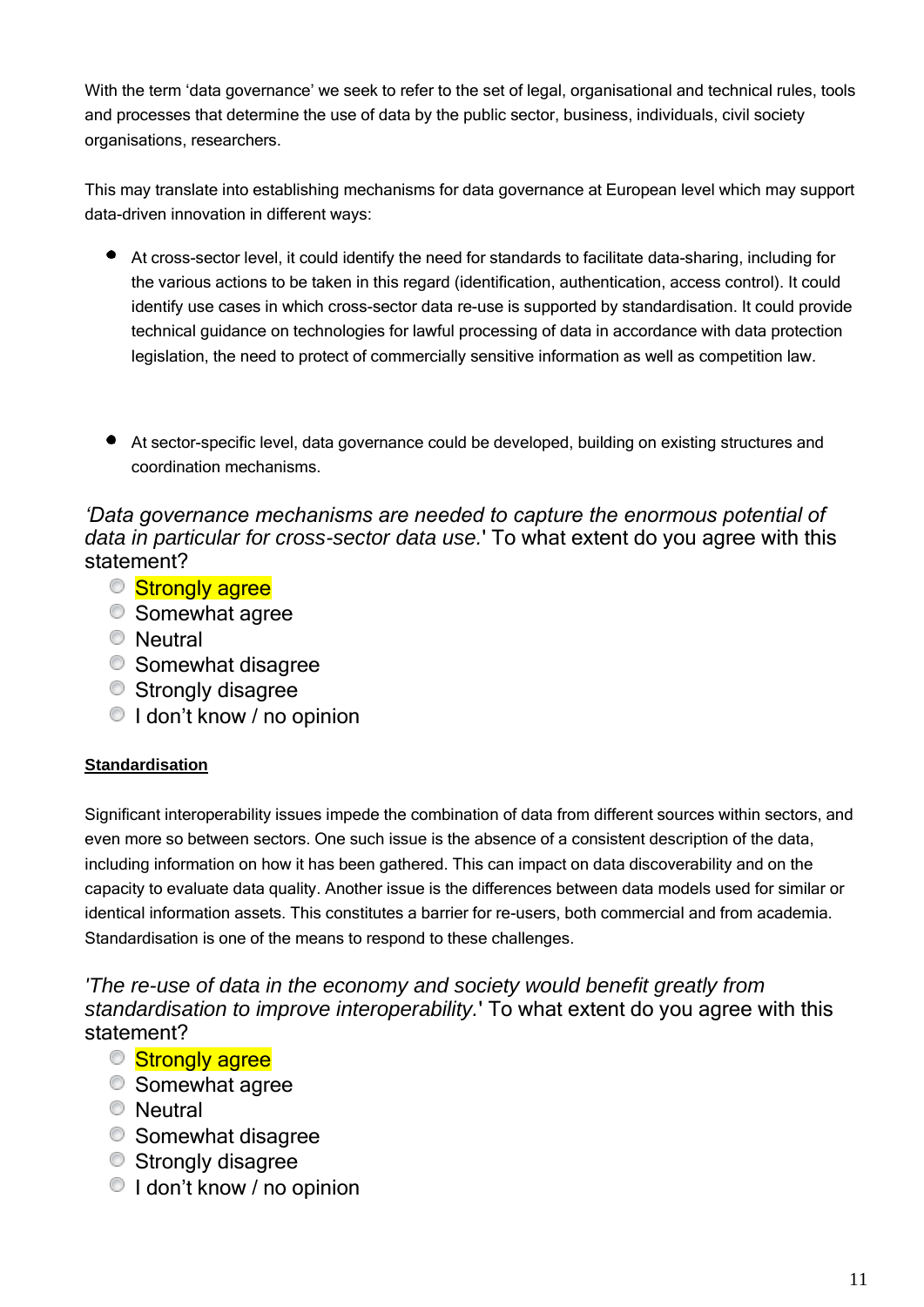*'Future standardisation activities need to better address the use of data across sectors of the economy or domains of society.'* To what extent do you agree with this statement?

- **Strongly agree**
- **Somewhat agree**
- **Neutral**
- **Somewhat disagree**
- **Strongly disagree**
- I don't know / no opinion

Which of the following elements do you consider to be the most useful in terms of standardisation?

- Metadata schema
- **Metadata variables (semantic interoperability at the metadata level),** including ontologies, controlled vocabularies and agreed thesauri
- Data formats
- Common data models
- Data exchange protocols
- **E** Application Programming Interfaces (APIs)
- **□ Licences or licence terms**
- Other
- $\blacksquare$  I don't know / no opinion

#### If other, please specify

*200 character(s) maximum*

- Clarification of the permitted uses of the data entrusted to the regulators;

- Glossary of terms with precise definitions to allow cross-reference of data from several regulations within its scope.

What role should EU or national government bodies take in standardisation?

- $\Box$  Provide necessary funding in order to ensure open standards
- $\Box$  Take an active role in the prioritisation and coordination of standardisation needs, creation and updates
- $\Box$  Be directly involved in defining standards
- $\Box$  Provide funding to test draft standards in practice and develop tools to implement them early-on
- Other
- Governments should not have a role in standardisation
- $\blacksquare$  I don't know / no opinion

#### If other, please specify

*200 character(s) maximum*

#### **Secondary use of data**

Sensitive data (e.g. health data) stored in public databases has a high potential for re-use for the public interest. However, it is normally not possible to open such data as 'open data' and specific efforts are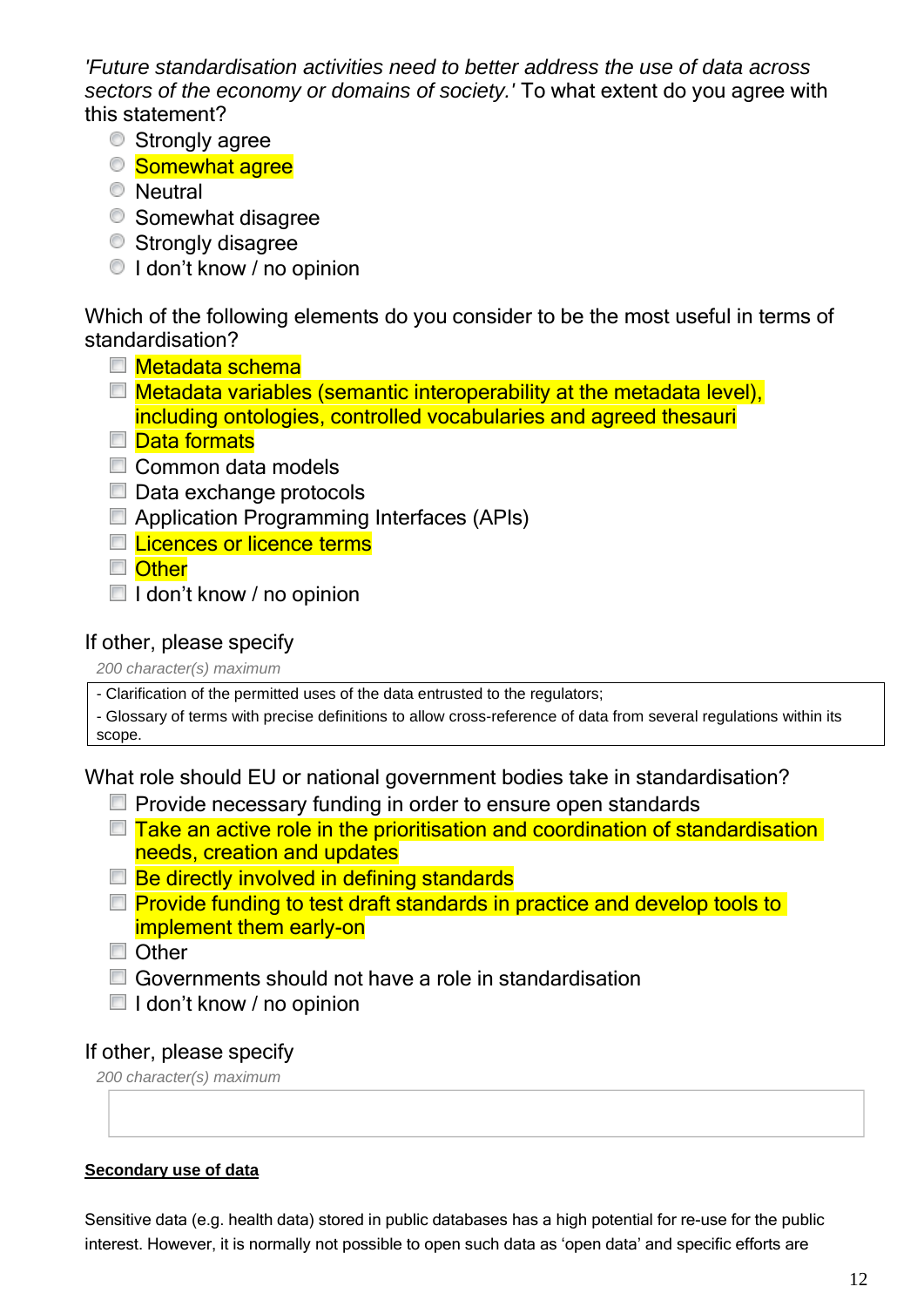necessary on the side of the public sector data holder. Some statistical offices have put structures in place for processing of statistical micro-data for research. In some countries, similar approaches are taken for certain social services or health information. With these questions we seek to understand whether such approaches should be broadened to other types of data and what types of services should be offered.

# '*Public authorities should do more to make available a broader range of sensitive data for R&I purposes for the public interest, in full respect of data protection rights.*' To what extent do you agree with this statement?

- **Strongly agree**
- **Somewhat agree**
- **Neutral**
- **Somewhat disagree**
- Strongly disagree
- I don't know / no opinion

Which of the following should public authorities do to facilitate data re-use:

- $\Box$  Help the re-user to identify the exact authority that is holder of a specific set of data (one-stop-shop)
- $\blacksquare$  Ensure that the request for data access is processed faster, within agreed deadlines
- $\Box$  Assess whether the re-use of the data could potentially harm the interests of others (of the persons/companies whose data is being used) for concrete use-cases
- $\Box$  Be able to provide anonymisation of specific data for concrete use-cases
- $\Box$  Offer the possibility to process data within a secure environment it makes available, so that the user does not need to obtain a copy of the data
- $\Box$  Clarify from the outset the legal rules on the purposes for which the data can be used
- **Provide for recourse mechanisms to challenge decisions on one or several** of the above.
- Other
- $\blacksquare$  I don't know / no opinion

# If other, please specify

*200 character(s) maximum*

#### **Data altruism**

Data altruism is about making it easier for individuals to allow the use of the data they generate for the public good, if they wish to do so, in full compliance with the GDPR and namely on the basis of consent as a legal basis. This is sometimes referred to as 'data donation', a term that could be misunderstood to mean that the consent to the processing of such data in question cannot be withdrawn. Article 7 of the GDPR provides that consent can always be withdrawn and there is no intention to change this rule for 'data altruism'.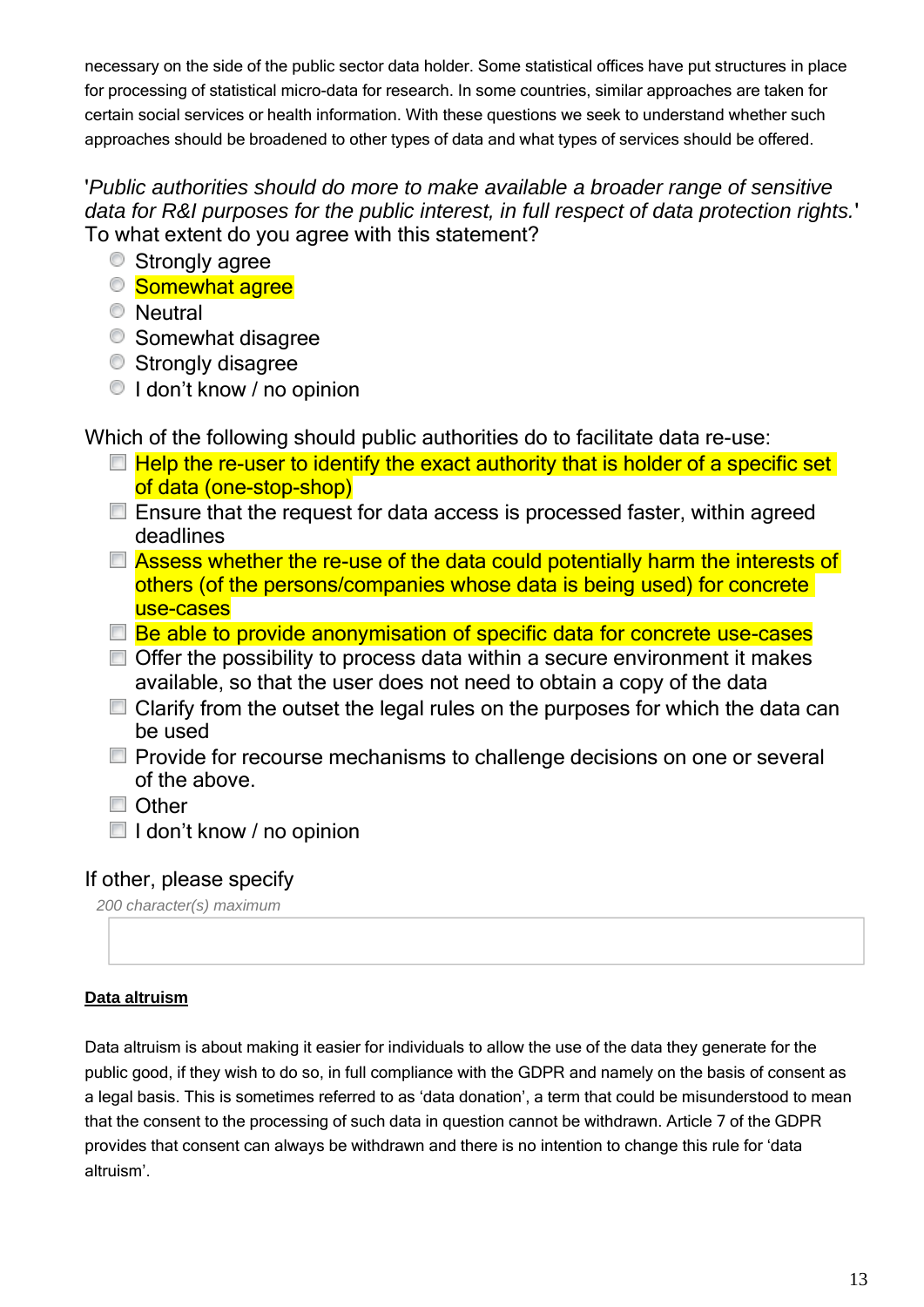Do you think that law and technology should enable citizens to make available their data for the public interest, without any direct reward?

- Yes
- © No
- © I don't know / no opinion

For which of the following purposes would you be willing to make data available:

- **For health-related research**
- $\Box$  For aspects relating to the city/municipality/region I live in, including for example improving mobility, to improve environmental challenges that can be addressed through action at local or regional level
- $\blacksquare$  For other public interest purposes
- $\Box$  None of the above
- $\Box$  **I** don't know / no opinion

If for other public interest purposes, please specify

*200 character(s) maximum*

Do you think there are sufficient tools and mechanisms to "donate" your data?

- Yes
- © No
- © I don't know / no opinion

In which of the following domains do you see potential for the use of 'contributed' data:

- For health-related research
- $\Box$  For aspects relating to the city/municipality/region I live in, including for example improving mobility, to improve environmental challenges that can be addressed through action at local or regional level
- $\blacksquare$  For other public interest purposes
- None of the above
- $\Box$  I don't know / no opinion

#### If for other public interest purposes, please specify

*200 character(s) maximum*

What would support the usefulness of 'data altruism' mechanisms as a means to build up data pools for research and innovation:

- A standard form for obtaining consent (and, where necessary, requesting data portability) from the individual in line with the GDPR
- $\Box$  A European approach to obtaining consent that is compliant with the GDPR
- $\Box$  Public registers of persons that are willing to make available some of their data for research or innovation purposes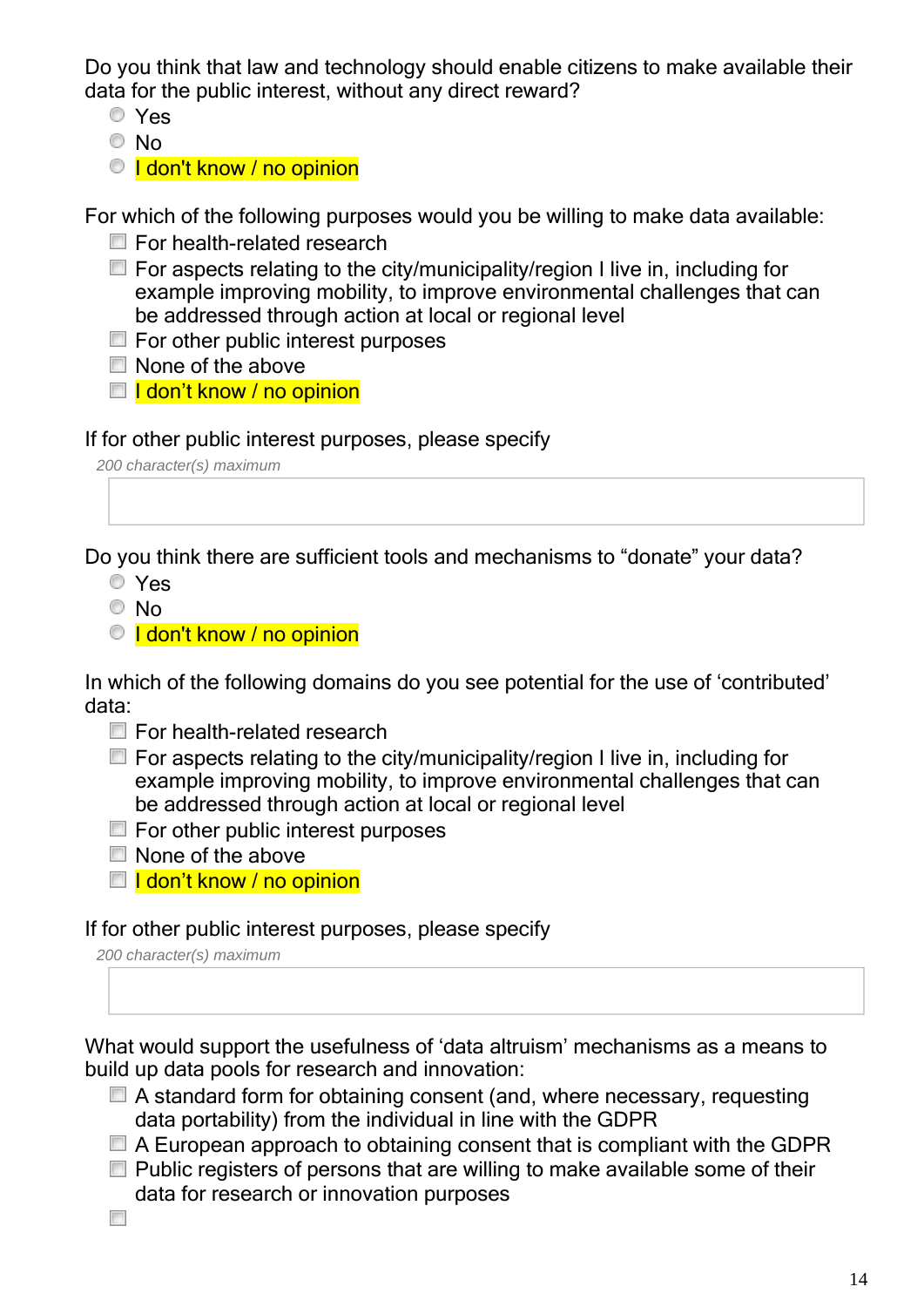The existence of intermediary infrastructures such as personal data spaces /wallets/stores controlled by each individual from which the data could be retrieved

- Additional EU legislation on data altruism relating to deceased persons
- $\Box$  Information campaigns sensitising individuals on the subject matter, e.g. via clinical practitioners
- $\Box$  Measures to mitigate inherent bias in the data collected through this means ■ Other

# If other, please specify

*200 character(s) maximum*

No opinion

#### **Data intermediaries**

In the data economy, novel intermediaries such as 'data marketplaces' or 'data brokers' are increasingly aiming to support business-to-business data sharing with a range of services such as match-making, offering dedicated sharing platforms, including technology on controlled access and use, as well as legal support.

'*Such intermediaries are useful enablers of the data economy.'* To what extent do you agree with this statement?

- **Strongly agree**
- **Somewhat agree**
- **Neutral**
- **Somewhat disagree**
- **Strongly disagree**
- $\bigcirc$  I don't know / no opinion

# **Section 2.2 - Specific questions on future actions: identification of high-value datasets**

The recently adopted [Directive 2019/1024/EU](https://ec.europa.eu/digital-single-market/en/european-legislation-reuse-public-sector-information) (Open Data Directive) introduces the concept of high-value datasets (HVDs), defined as documents the re-use of which is associated with important benefits for society and the economy (e.g. job creation, new digital services, more efficient and evidence-based policy making). Under the directive, the Commission is required to adopt an implementing act setting out a list of specific high value datasets within the thematic categories listed in Annex I to the directive (geospatial; earth observation and environment; meteorological; statistics; companies and company ownership; mobility). The directive specifies that those datasets shall be made available for re-use free of charge, in machine-readable formats, provided via application programming interfaces (APIs) and, where relevant, as bulk download.

The answers to the questions below will help the Commission draw up an EU-wide list of specific highvalue datasets.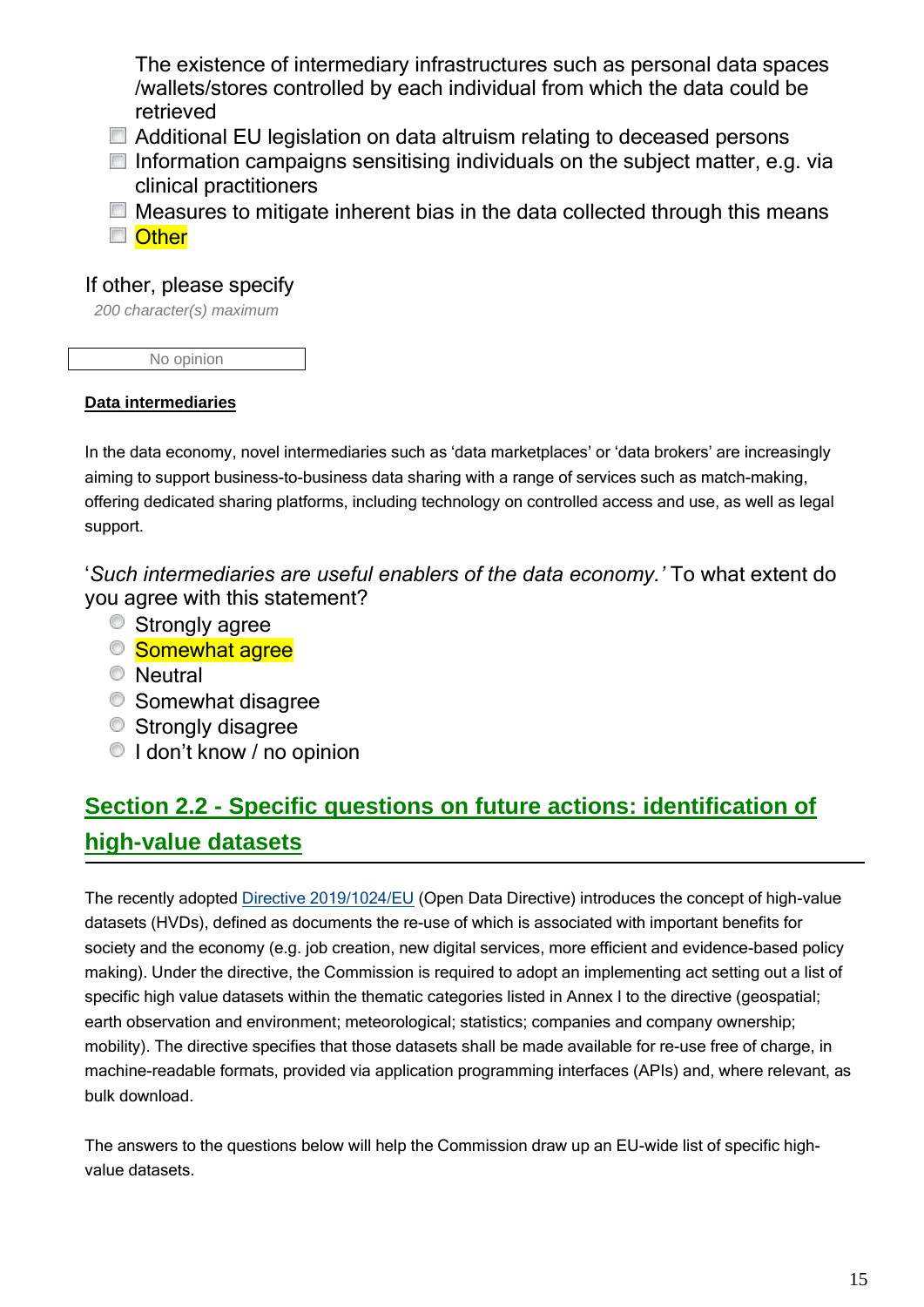'*The establishment of a list of high-value datasets, to be made available free of charge, without restrictions and via APIs, is a good way to ensure that public sector data has a positive impact on the EU's economy and society.*' To what extent do you agree with this statement?

- **Strongly agree**
- **Somewhat agree**
- **O** Neutral
- **Somewhat disagree**
- **Strongly disagree**
- I don't know / no opinion

Apart from the potential to generate socio-economic benefits, please indicate the relevance of the following additional factors to be taken into account when selecting datasets for the future list of high value datasets:

|                                                                                                                                  | Very<br>relevant | Relevant | Neutral | <b>Not</b><br>relevant  | <b>Not</b><br>relevant<br>at all | I don't<br>know $/$<br>no<br>opinion |
|----------------------------------------------------------------------------------------------------------------------------------|------------------|----------|---------|-------------------------|----------------------------------|--------------------------------------|
| The re-use of the dataset would<br>increase if it was provided free<br>of charge.                                                |                  | X        |         |                         |                                  |                                      |
| The dataset belongs to a<br>thematic area in which there are<br>few EU-level requirements for<br>opening up data.                |                  |          |         | $\overline{\mathbf{X}}$ |                                  |                                      |
| The re-use of the dataset would<br>increase if its availability under<br>uniform conditions was ensured<br>across the entire EU. |                  | X        |         |                         |                                  |                                      |
| The re-use of the dataset would<br>increase if it was available via<br>an application programming<br>interface (API).            |                  |          |         | X                       |                                  |                                      |

# If other factors: please specify

*200 character(s) maximum*

Additional factor: the needs expressed by individual Europeans or companies

Under the Open Data Directive, specific high-value datasets will have to be available free of charge, in a machine-readable format, provided via APIs and, where relevant, provided as a bulk download. Please indicate the relevance of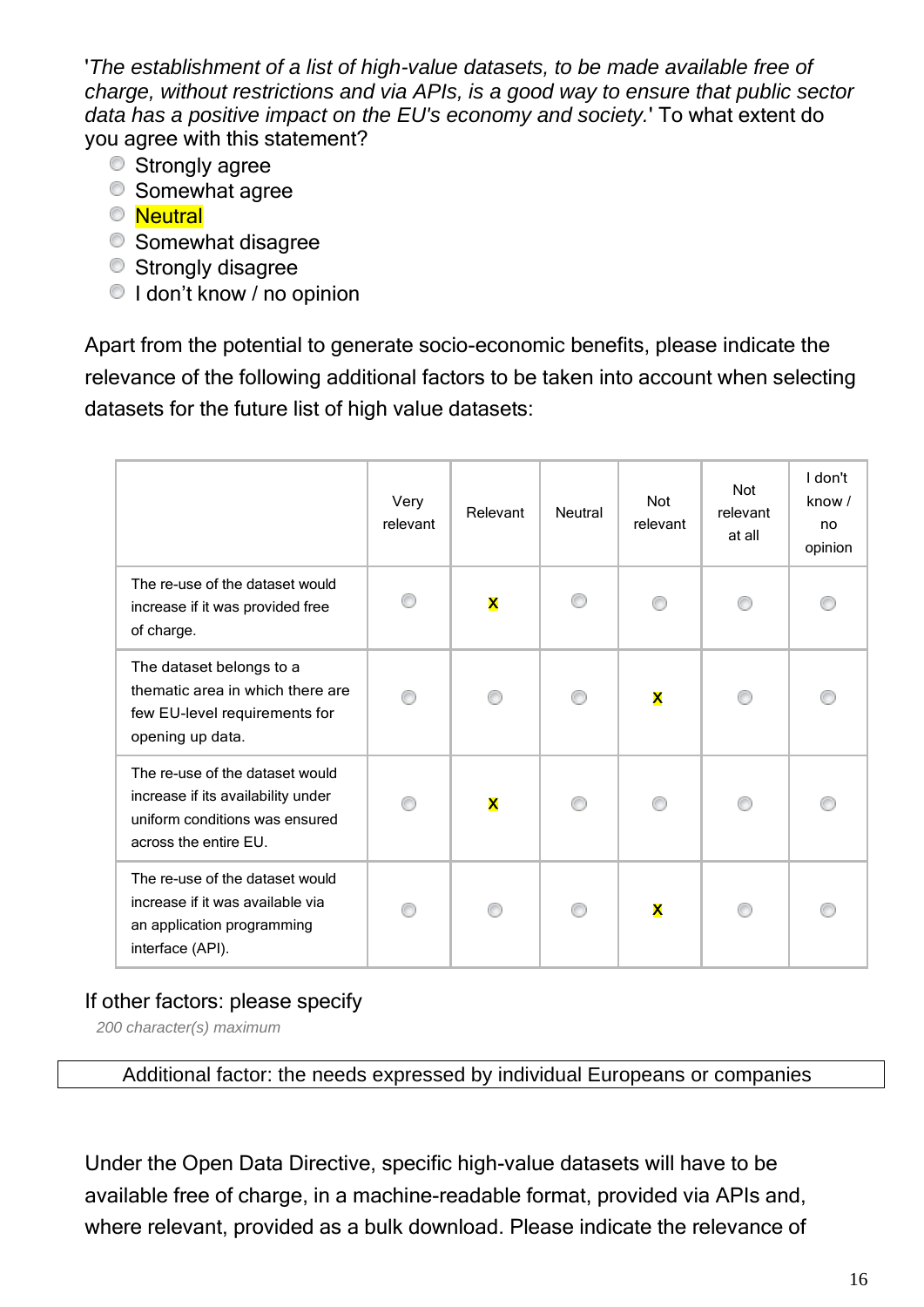each of the other arrangements indicated below to improve the re-usability of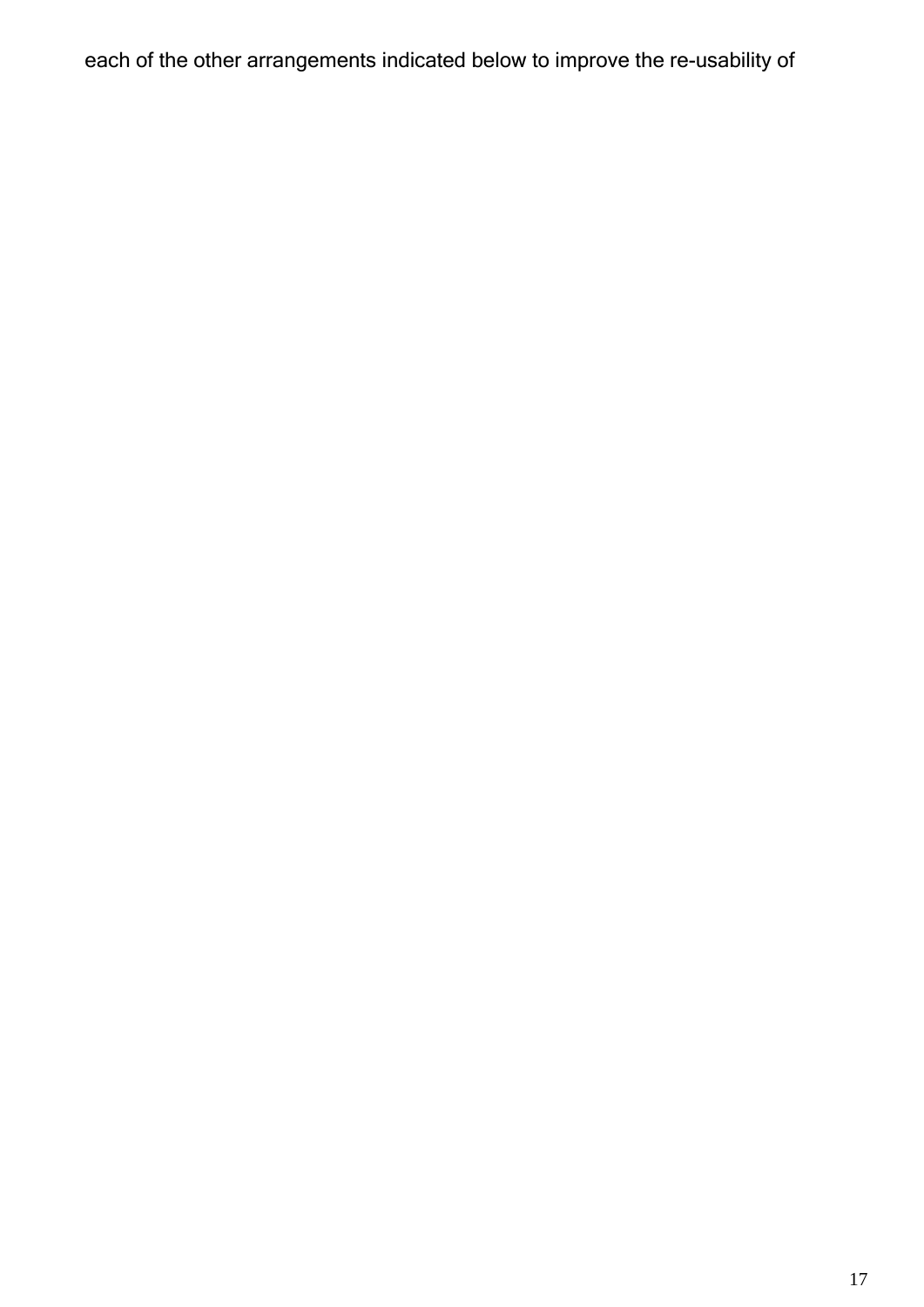|                                                      | Very<br>relevant | Relevant                | Neutral                 | <b>Not</b><br>relevant | <b>Not</b><br>relevant<br>at all | I don't<br>know /<br>no<br>opinion |
|------------------------------------------------------|------------------|-------------------------|-------------------------|------------------------|----------------------------------|------------------------------------|
| Licensing and other terms<br>applicable to re-use    | X                | G                       | ∩                       | ⊙                      | O                                | ⊙                                  |
| Standardised formats of data<br>and metadata         | ∩                | $\overline{\mathsf{x}}$ | ⊙                       | ⊙                      | ∩                                |                                    |
| Possibility of user feedback                         | €                | $\overline{\mathsf{x}}$ | ∩                       | ⊙                      | ⊙                                | C                                  |
| Specific technical<br>arrangements for dissemination | ⋒                | C                       | $\overline{\mathsf{x}}$ | ∩                      | €                                | €                                  |

# If other arrangements, please specify:

*200 character(s) maximum*

The publication of use cases for each dataset could be an arrangement.

Please specify which specific technical arrangements for dissemination:

*200 character(s) maximum*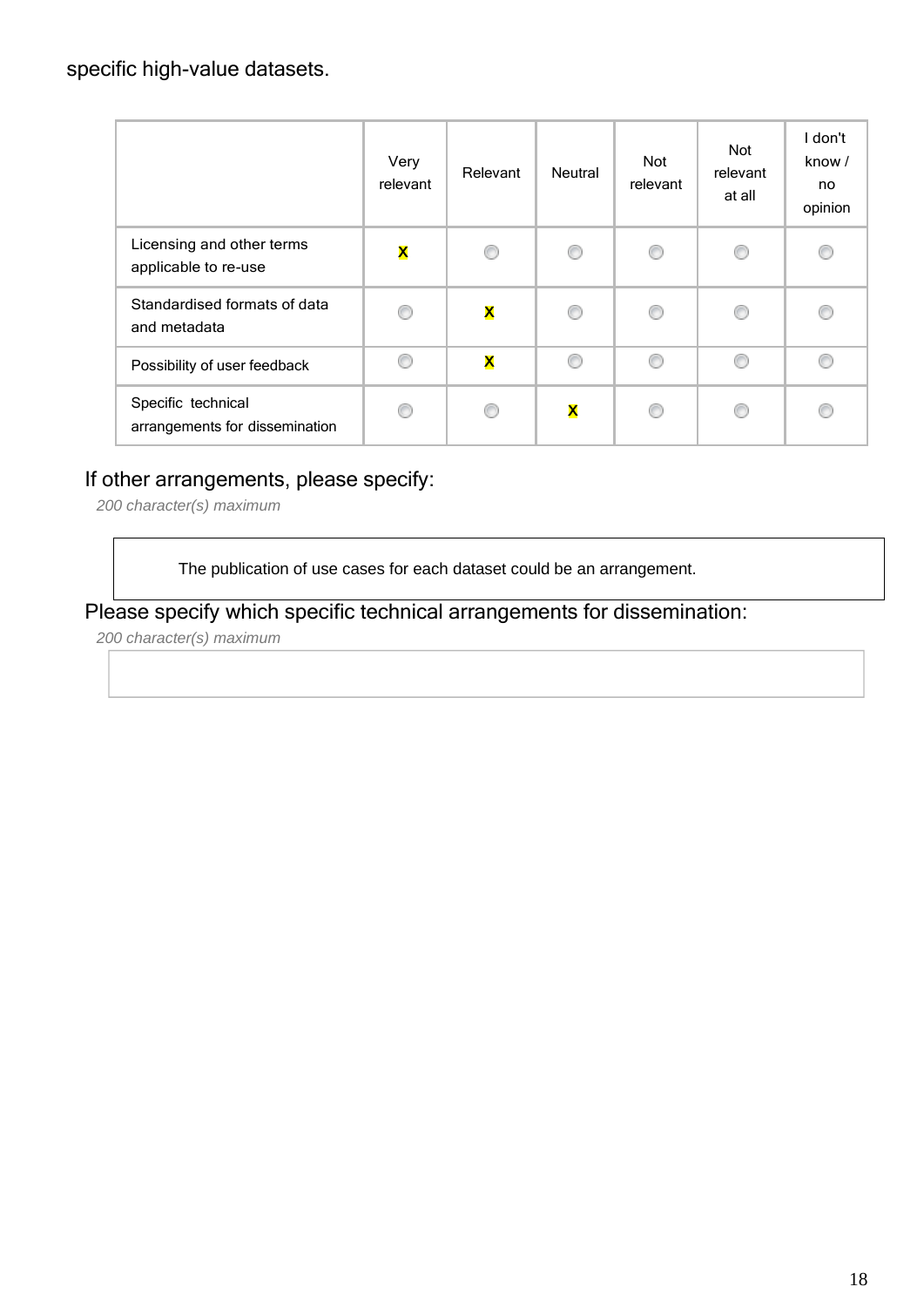EU programmes may provide funding to enhance the availability and re-use of highvalue datasets across Europe. For each of the following activities, please indicate how relevant it is to support them.

|                                                                                                      | Very<br>relevant | Relevant    | Neutral | <b>Not</b><br>relevant | Not<br>relevant<br>at all | I don't<br>know /<br>no<br>opinion |
|------------------------------------------------------------------------------------------------------|------------------|-------------|---------|------------------------|---------------------------|------------------------------------|
| Improving the quality (e.g.<br>machine-readability) and<br>interoperability of the data<br>/metadata | ⋒                | X           | ⊙       | 0                      | ⊙                         | €                                  |
| Ensuring sustainable data<br>provision via application<br>programming interfaces (APIs)              |                  | $\mathbf x$ | ∩       | ∩                      | €                         |                                    |
| Engaging with re-users<br>(promoting the data, co-defining<br>use-cases)                             | X                | ⋒           | ∩       | ∩                      | €                         |                                    |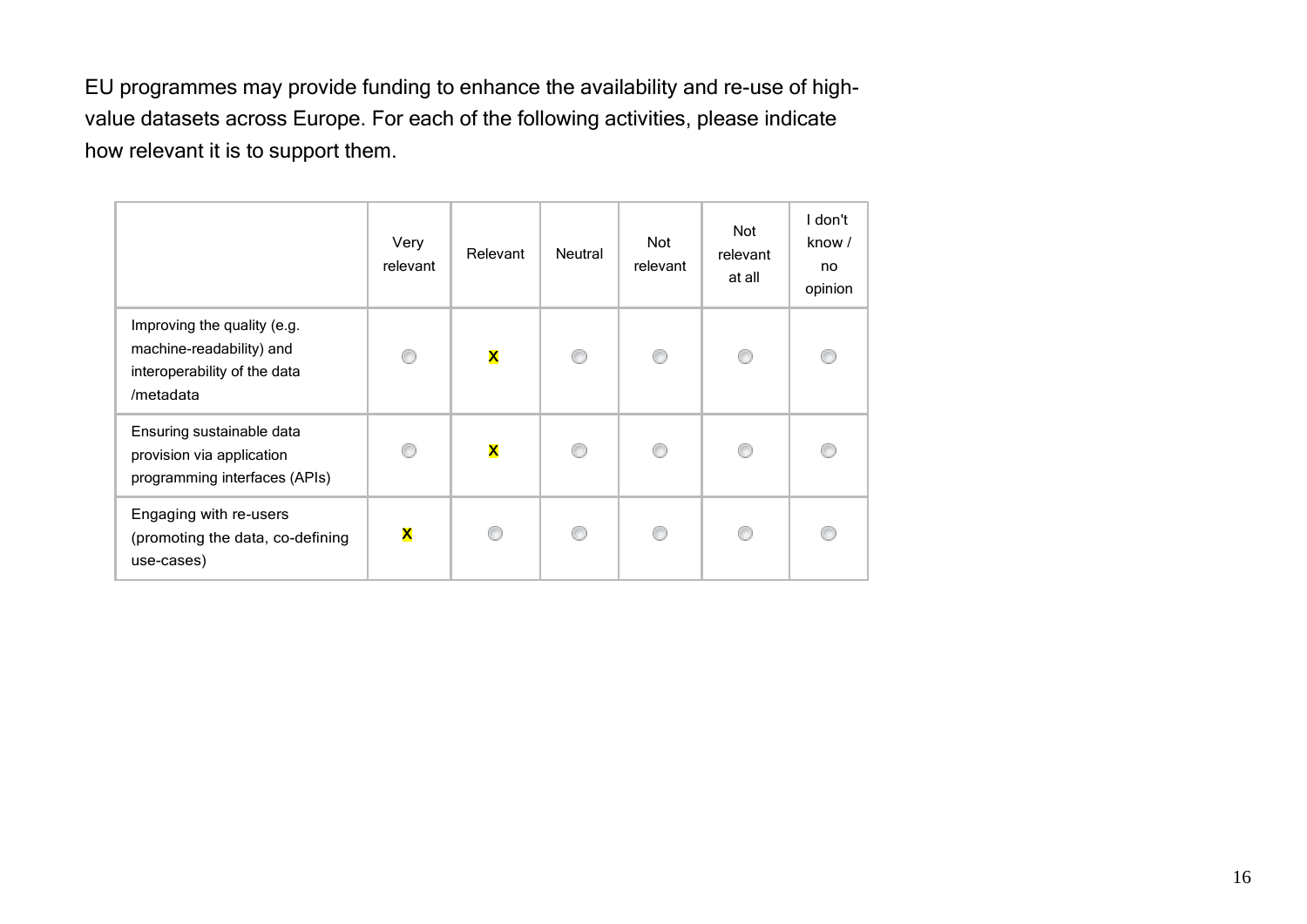If other activities, please specify:

*200 character(s) maximum*

According to your experience and the expected potential of concrete datasets, indicate up to three specific datasets that should be listed in each of the thematic categories of high-value datasets, as referred to in Article 13(1) of the Open Data Directive:

|                                   | Specific datasets |
|-----------------------------------|-------------------|
| Geospatial                        | <b>NR</b>         |
| Earth observation and environment | NR                |
| Meteorological                    | <b>NR</b>         |
| <b>Statistics</b>                 | NR                |
| Companies and company ownership   | <b>NR</b>         |
| <b>Mobility</b>                   | NR                |

# **Section 2.3 - Specific questions on future actions: the (self-/co-) regulatory context of cloud computing**

Data processing that underpins data sharing, in particular in common European data spaces will increasingly be performed in cloud and edge infrastructures. Such infrastructures can present cost-effective alternatives and, in the case of edge computing, enable real-time data processing in a connected device. Cloud and edge services are covered by European rules like the General Data Protection Regulation and the Free Flow of Non-personal Data Regulation, and implementation of these rules can happen by means of self-regulatory schemes like codes of conduct. To ensure that cloud and edge services offered in Europe are secure, user friendly and compliant with the rules, the applicable rules should be implemented by service providers in an appropriate and transparent way.

Does your organisation use and/or provide cloud or edge services?

- Yes, my organisation *uses* cloud or edge services
- Yes, my organisation *provides* cloud or edge services
- None of the two

Does your organisation use:

- Cloud
- $\odot$  Edge
- Both cloud and edge

Does your organisation provide:

Cloud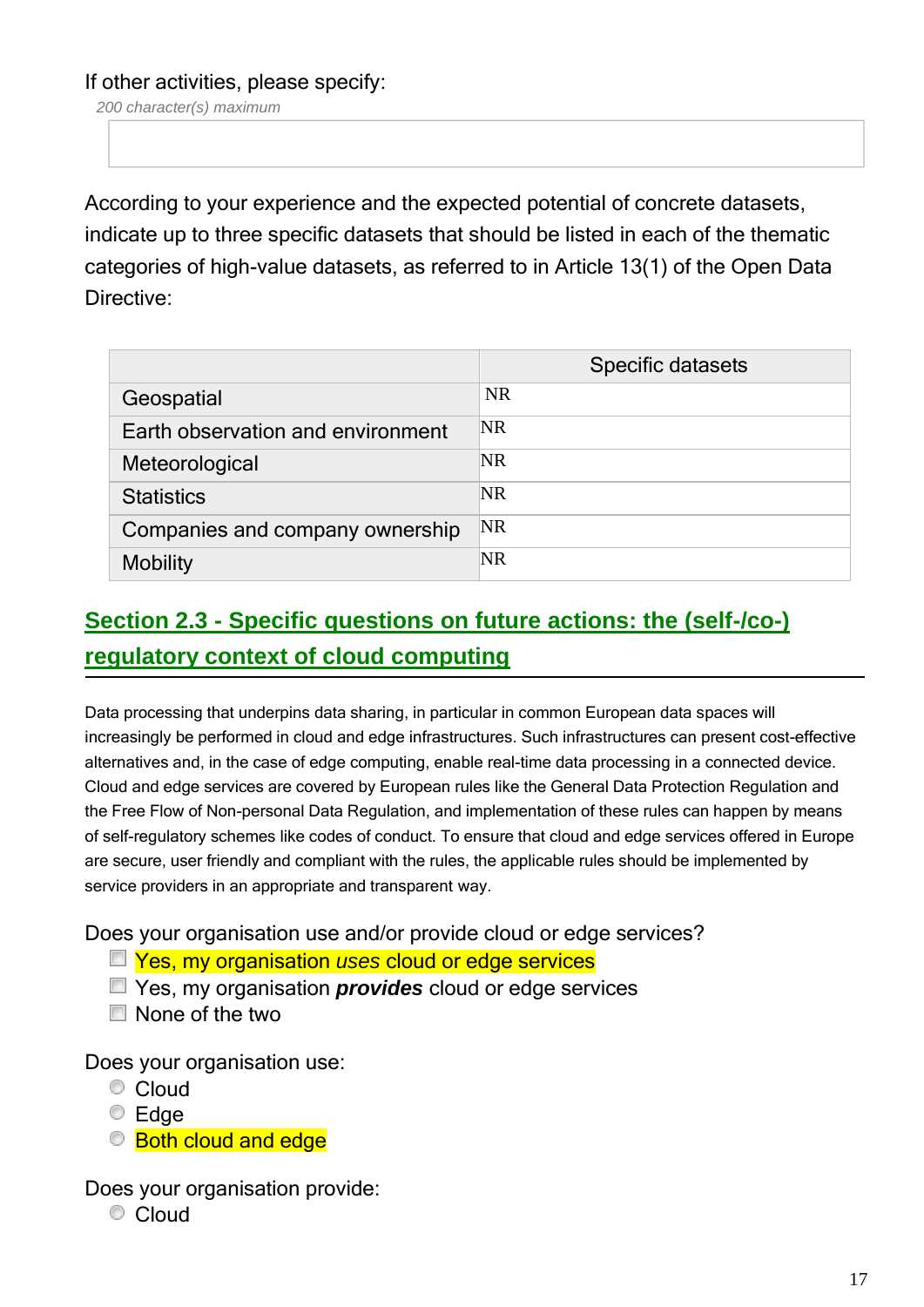# **■** Edge **■** Both cloud and edge

Please explain why you do not use cloud, edge or neither of the two:

*200 character(s) maximum*

We use little cloud because there are few offers that meet our cybersecurity standards. The offers are mostly American and the Cloud Act is not considered as acceptable for our regulatory activity.

Do you believe the cloud market currently offers the technological solutions that you need to grow and innovate your business?

Yes

© No

Do you feel that your organisation's sensitive data is adequately protected and secured by the cloud services you use?

Yes

 $\circ$  No

#### Please specify the problems

*200 character(s) maximum*

Impossibility to ensure compliance with the GDPR for offers from countries out of the EU (e.g. Cloud Act in particular).

Have you experienced problems in the context of the current functioning and constitution of the market for cloud services in Europe?

- Yes
- © No

Do these problems relate to:

- **Cost of cloud services**
- $\Box$  A limited possibility to switch providers, please specify
- Asymmetry of power of negotiation between customer and provide, please specify
- □ Contractual practice on the market, including unilateral change of terms and conditions, please specify
- □ Security risks, including leakage of data or intellectual property

**Other** 

#### Please specify

*200 character(s) maximum*

Do you perceive risks emerging from the current functioning and constitution of the market for cloud services in Europe?



18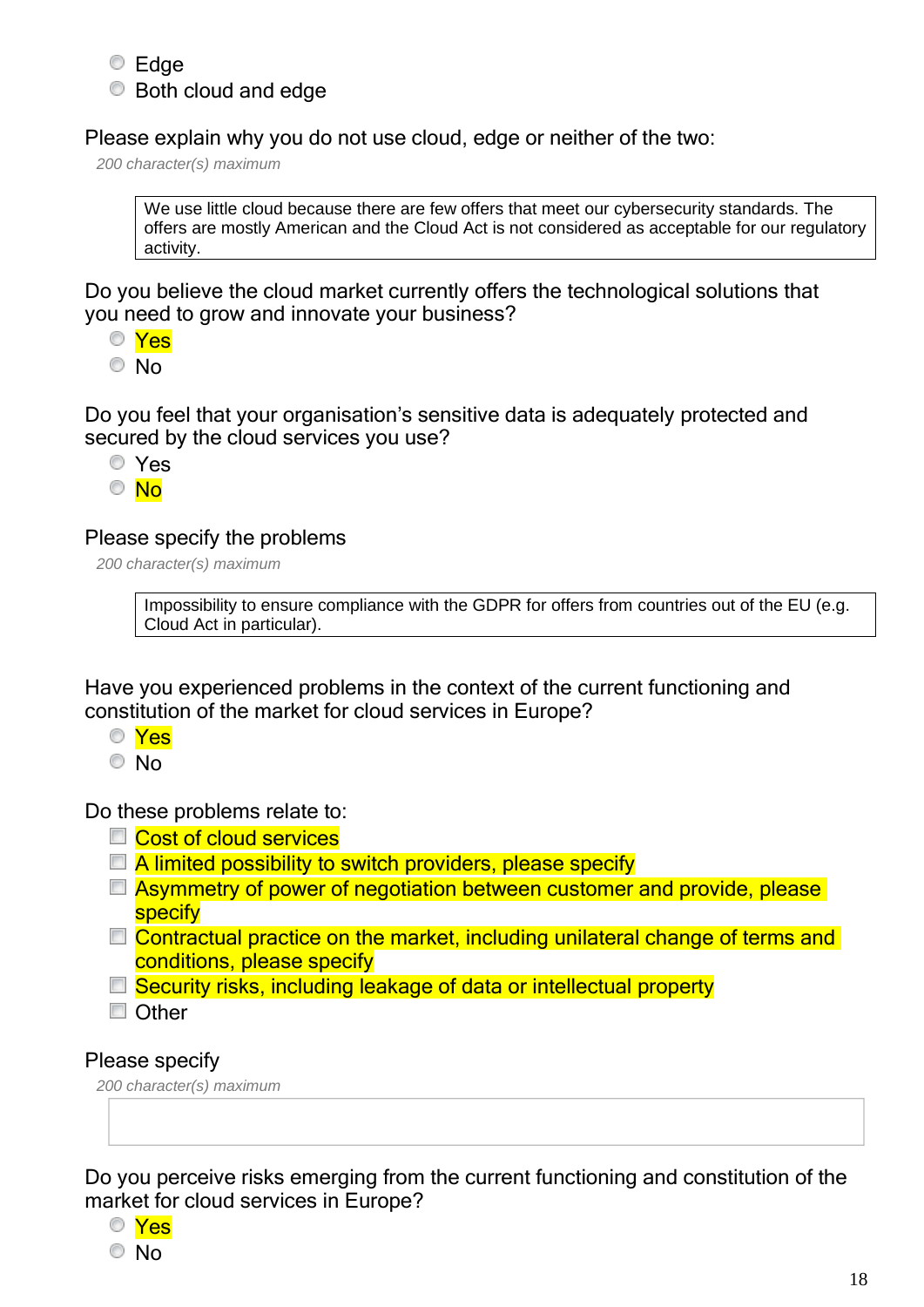Do these risks relate to:

- **Cost of cloud services**
- **A limited possibility to switch providers, please specify**
- **E** Asymmetry of power of negotiation between customer and provide, please **specify**
- $\Box$  Contractual practice on the market, including unilateral change of terms and conditions, please specify
- □ Security risks, including leakage of data or intellectual property

**Other** 

#### Please specify

*200 character(s) maximum*

Does your organisation have flexibility to procure/adopt new and innovative cloud solutions if they emerge on the market?

Yes

 $\circ$  No

#### Is this related to:

- **□ Technical barriers**
- **□ Legal/contractual barriers**
- Economic/cost barriers
- **Security barriers**
- **D** Other barriers

# If technical barriers, please specify

*200 character(s) maximum*

Technical difficulties in migrating between the 2 systems. A cloud provider has its own "logic" (architecture, products, solutions available), which is different from and incompatible with the other.

# If legal/contractual barriers, please specify

*200 character(s) maximum*

In French public procurement, the documentation of the solutions purchased/used must exist in French.

# If economic/cost barriers, please specify

*200 character(s) maximum*

The actual cost of the cloud is often different from the announced cost. Public cloud solutions can be more expensive than on premise solutions.

# If security barriers, please specify

*200 character(s) maximum*

Security barriers as mentioned leakage of data or intellectual property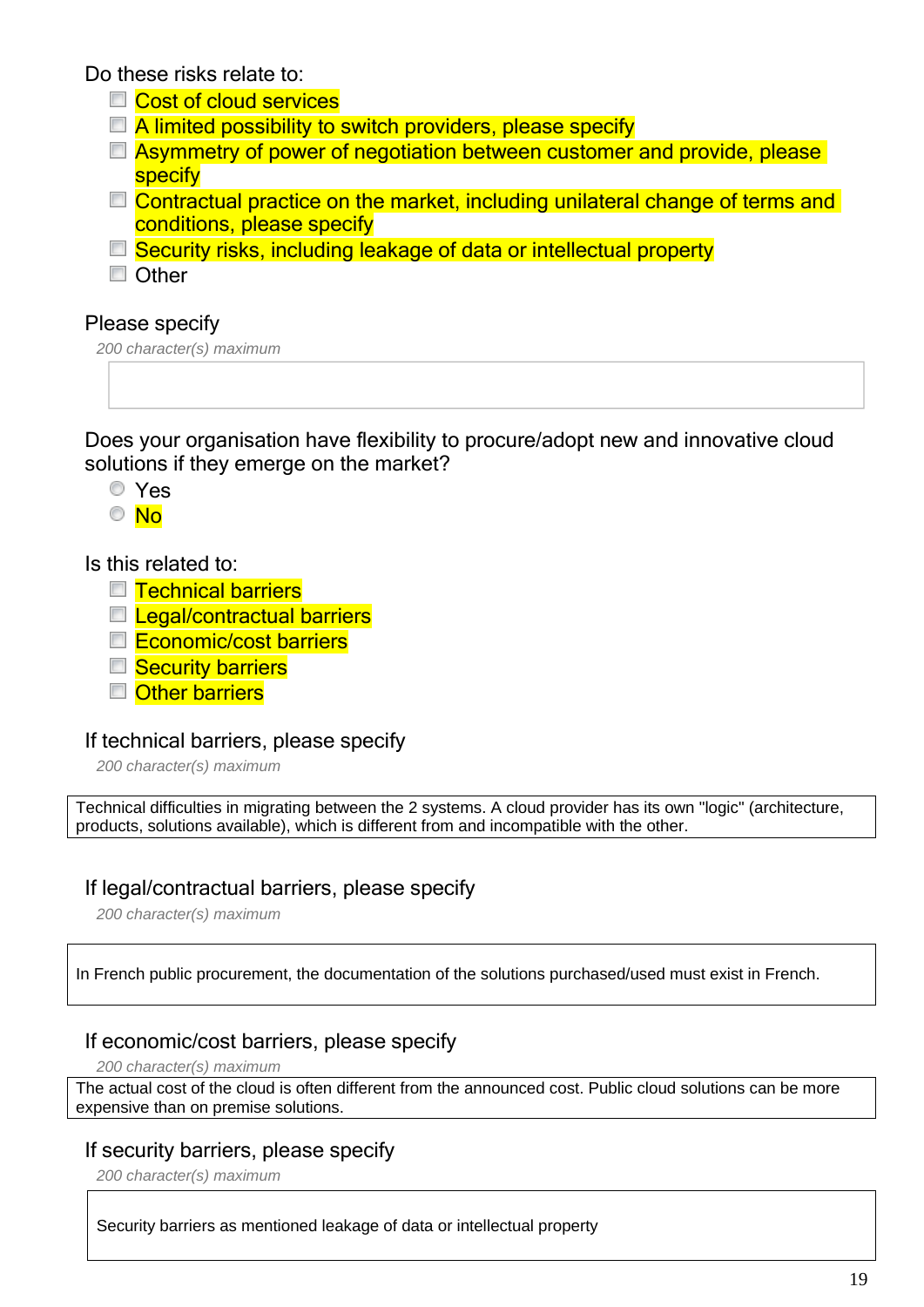#### If other barriers, please specify

*200 character(s) maximum*

Compliance with the obligations applicable to the regulator, which is subject to the constraints of the state information systems security policy.

Is your organisation aware of self-regulatory schemes for cloud/edge services (for example, codes of conduct or certification schemes)?

- Yes
- <sup>O</sup>No

Please indicate in which of the following areas you are aware of self-regulatory approaches:

- Data protection
- $\Box$  Data portability
- **Security**
- $\blacksquare$  Energy efficiency
- **Other**

#### If other, please specify

*200 character(s) maximum*

Can you please name the specific schemes that you are familiar with?

*200 character(s) maximum*

- 1. Data protection : GDPR
- *2.* Security : ISO 27000, PCI-DSS, SecNumCloud, FedRamp

#### How do you believe market awareness of these schemes could be raised?

*300 character(s) maximum*

Do you believe a self-regulatory approach is appropriate to identify best practices to apply EU legislation or self-regulation?

- Yes
- © No

If yes, do you believe a self-regulatory approach is appropriate to identify best practices to apply EU legislation or self-regulation relating to:

|                   | Yes | No. | I don't know / no opinion |
|-------------------|-----|-----|---------------------------|
| Data protection   | X   | ⊙   |                           |
| Data portability  | x   | ⊙   |                           |
| Security          |     | ⊙   | œ                         |
| Energy-efficiency |     | ⋒   |                           |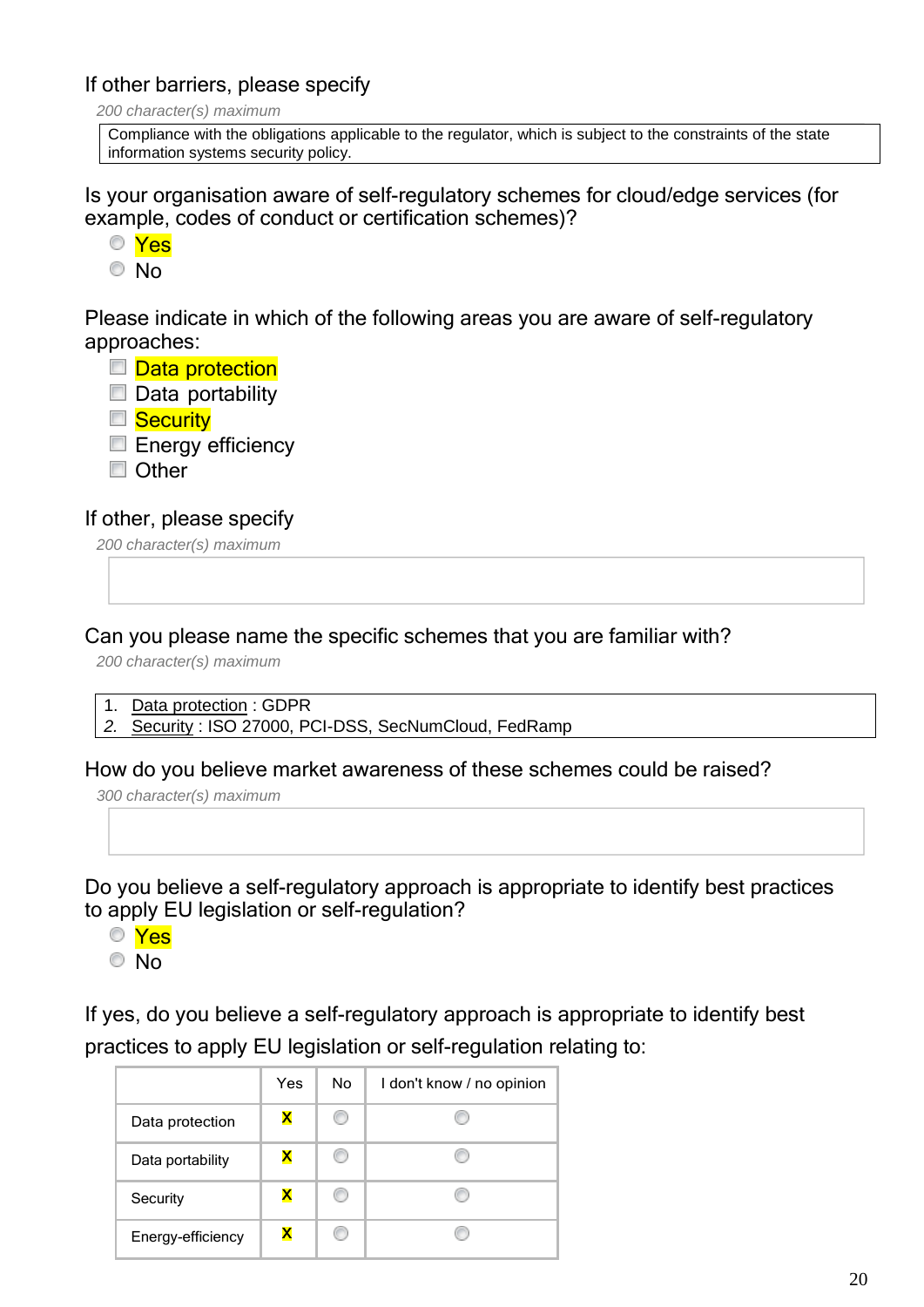| Other |  |  |  |  |  |
|-------|--|--|--|--|--|
|-------|--|--|--|--|--|